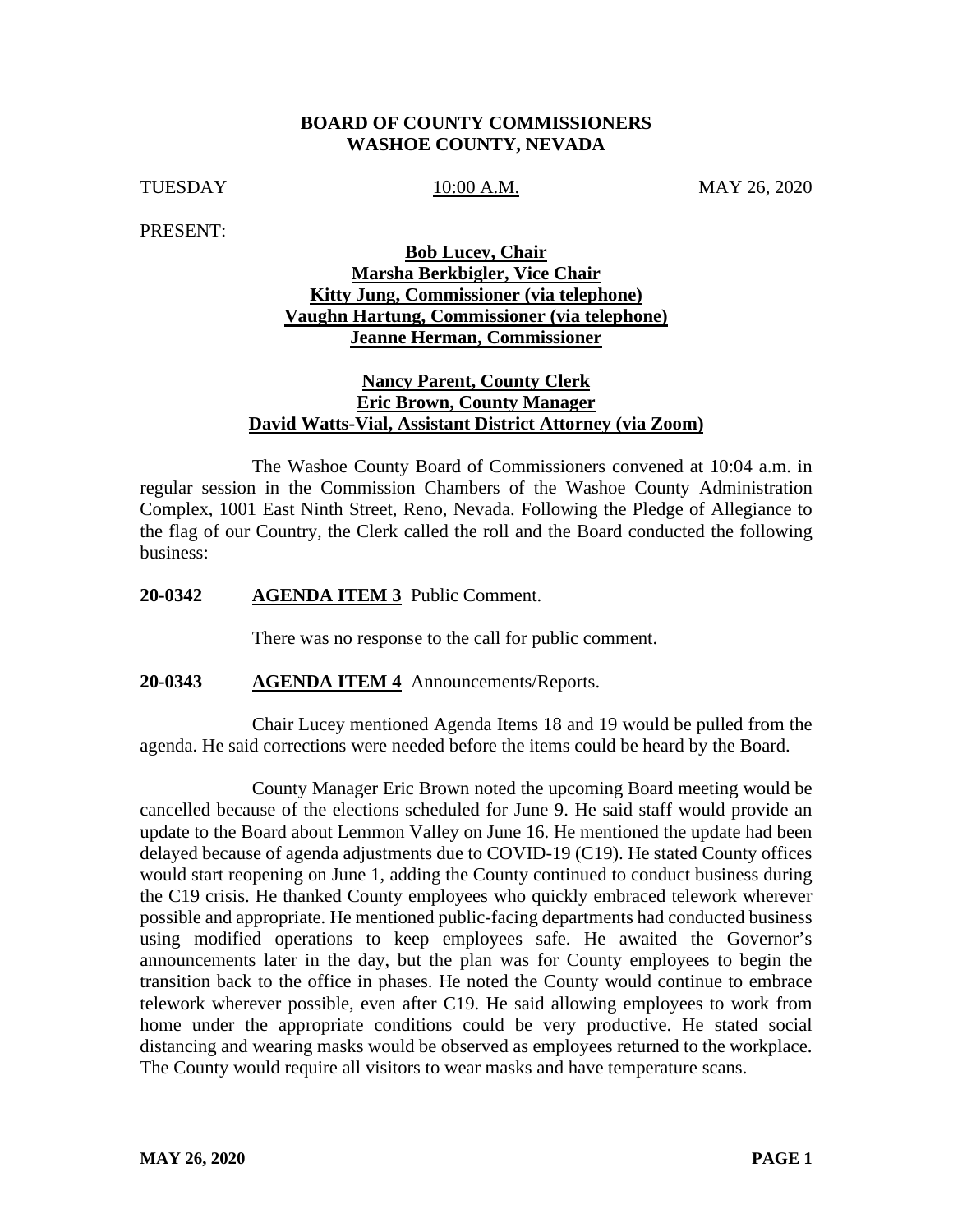In regard to the presentation from Waste Management (WM) on the agenda, Mr. Brown said he sent a letter to WM as requested by the Board. The letter was dated April 10, about one week after WM announced a rate increase. He requested the rate increase be delayed because of the C19 crisis and the reduced WM services caused by it. He was anxious to hear from WM about future operations to improve conditions for County residents.

Commissioner Herman read the County's mission statement and core values. She noted one of the County's strategic goals was to identify and triage the most vulnerable populations as identified by community need, and to work together crossdepartmentally and regionally to provide adequate resources and support. She mentioned a constituent pointed out the large expenditures on the agenda totaled approximately \$16 million as compared to the proposed \$15,000 for maintaining Swan Lake.

Commissioner Hartung asked for clarification on whether Chambers would be included in the reopening of County offices or whether Chambers would remain closed based on the Governor's recommendations. He looked forward to reopening Chambers. He requested an agenda item to explain the hierarchy of the Washoe County Health District (WCHD) and the purview of the Board as it related to the WCHD. He said he received several calls from residents who expressed frustration with WCHD operations, and he wanted to clarify that the Board had no authority over those operations.

Vice Chair Berkbigler recognized a WCHD employee, Environmental Health Specialist Scott Strickler, who performed annual inspections at restaurants. Mr. Strickler performed an inspection at Campo, and she received phone calls from three people thanking the Board for sending someone so knowledgeable and gracious. She praised the WCHD and thanked Mr. Strickler.

Commissioner Jung announced the Governor's address was scheduled for 5:30 p.m. and it would be on all local news channels and social media. She noted everyone would know more about reopening after the Governor's announcements. She stated that, although the WCHD was called the Washoe County Health District, nothing happened without the Governor's approval. The County was not a home rule county, nor was the State.

In reference to expenditures on the agenda, Commissioner Jung said she wanted to know whether the funds were from the current fiscal year or the upcoming year's budget. She thought the Board should consider removing the expenditure items from the agenda if they were for the next fiscal year's budget to determine whether the contracts could be renegotiated or postponed. She thought the County would be allowed to use funds for emergency items because of the current emergency situation.

Chair Lucey hoped everyone had a safe Memorial Day weekend. He said people often forgot the purpose of Memorial Day was to honor those who served in the armed forces. He thanked those who made the ultimate sacrifice to serve this country and offered condolences to their families. He echoed the Commissioners who said the Governor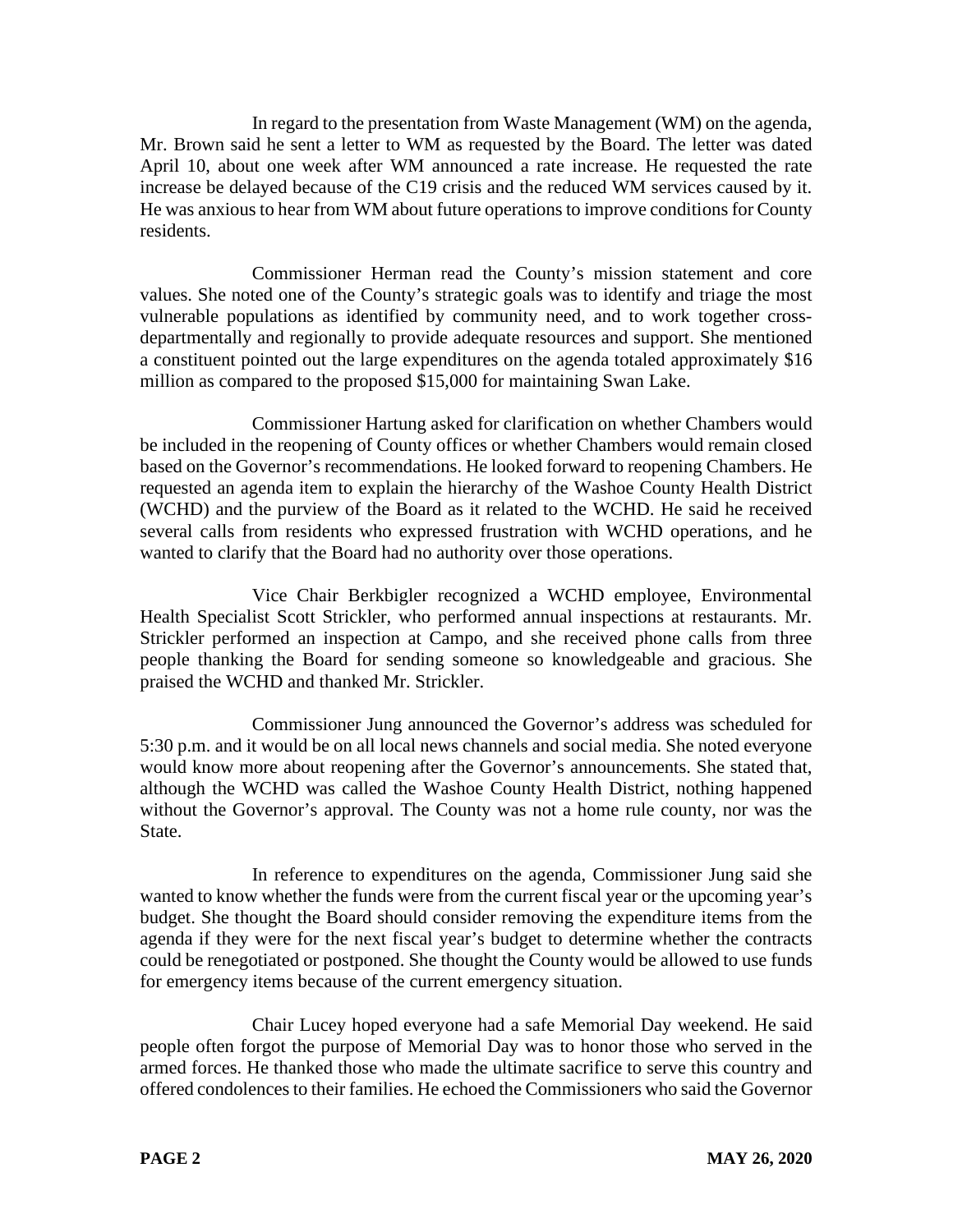would provide recommendations about moving into Phase 2 of reopening. He hoped casinos would reopen on June 4. He reiterated Commissioner Herman's reminder of the County's mission statement to provide a safe, secure, and healthy community, noting everyone needed to continue to be vigilant by abiding by the C19 recommendations. He acknowledged face coverings and other recommendations were not mandatory but people were asked to wear them to protect the people around them, the vulnerable populations, children, and families. He asserted everyone needed to continue working together and being mindful of those around them, though he acknowledged the inconvenience of following the recommendations. He expressed dismay by an incident he witnessed where a store patron became extremely angry when asked to follow store guidelines. He urged people to be conscientious of the families who lost someone during this pandemic and those who had been ill.

**20-0344 AGENDA ITEM 5** Appearance and presentation by Greg Martinelli, Area Manager, Public Sector Solutions, Waste Management, for an update on Waste Management operations in Washoe County through the COVID-19 pandemic.

Waste Management (WM) Area Manager Greg Martinelli conducted a PowerPoint presentation via Zoom, a copy of which was placed on file with the Clerk. He reviewed slides with the following titles: WM's Response to Support Washoe County; Serving & Protecting Our Employees; Solutions Focused on Service; Solutions Focused on Communications; Next Steps – Working Together.

Mr. Martinelli noted solid waste disposal was deemed an essential service and WM tried to adhere to guidance from a host of agencies. He reported only one employee had contracted COVID-19 (C19) and medical benefits were enhanced to ensure all related expenses were covered. He said the recycling facility was closed for a short time because social distancing guidance could not be accommodated. As a result of employee suggestions, proper protection was adopted so the facility had reopened and was operational. He mentioned many commercial customers wanted to go to on-call service when the announcement to suspend service went out. He contacted the Health Department for clarification of requirements for closed businesses and WM's services were adjusted to meet the requirements of each commercial customer. Services for commercial customers would be adjusted according to service need as businesses reopened. He noted the Washoe County extra bag program would take place throughout June.

Chair Lucey thanked Mr. Martinelli for the presentation. He said the Commissioners received questions and concerns during the C19 pandemic. He stated the item was for discussion only, but the Commissioners would provide feedback based on feedback from constituents.

Vice Chair Berkbigler expressed approval that services would recommence and the extra bags would be picked up beginning June 1. She asked for confirmation that trash collection was considered an essential service by the Governor. Mr. Martinelli said it was. Vice Chair Berkbigler sought confirmation that employees on WM trucks already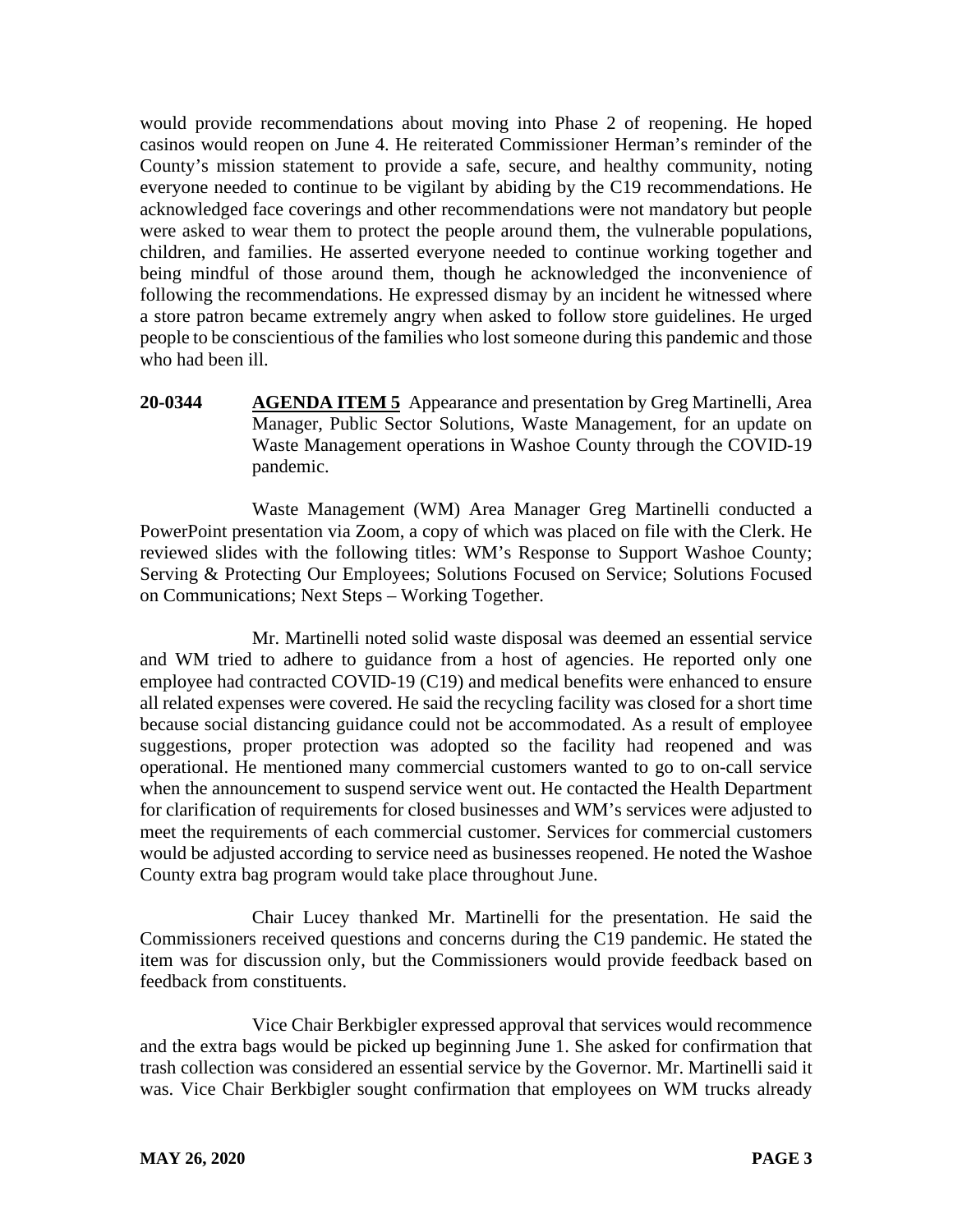wore gloves and were provided personal protective equipment (PPE). Mr. Martinelli said employees received PPE, though they were required to wear it as part of their job duties regardless of whether C19 was present or not. Vice Chair Berkbigler expressed concern about bags not being picked up because they included pinecones and pine needles which created a fire danger during the year. She asked WM to collect all garbage bags which had accumulated in the interim when it restarted the extra bag program. She understood the importance of protecting employees and making sure they followed precautions to protect themselves from C19, but the community also needed to be protected from fire danger.

Vice Chair Berkbigler asked whether pine needles were not collected because there was a national requirement to stop picking them up. She inquired why WM employees picked up waste from bear boxes, which required getting out of the truck. She noted employees had to wear PPE and gloves when collecting garbage from bear boxes and asked how that was different from collecting extra garbage bags from residences. She said residents of Incline Village, Caughlin Ranch, and other mountain areas had posed this question to her because they were accustomed to having pine needles picked up. Mr. Martinelli recognized the conundrum of WM collecting bear boxes but not bags of pine needles. He asserted the intent was to delay bag collection, not to cancel the service. He noted the transfer station was open so customers could drop off pine needles free of charge because curbside pickup had not commenced.

Vice Chair Berkbigler appreciated the opening of the transfer station but noted WM had not put a large trash can in front of the building. When she called WM, she was told a dumpster for pine needle collection was not provided outside of the transfer station to prevent indiscriminate garbage drop off. She noted dropping off pine needles inside the transfer station presented a challenge for people who were elderly or had underlying health conditions because the building was dusty and full of moving equipment. She thanked Mr. Martinelli for what WM had done but wished the company had done more. She stated the goal was to protect the residents of the County, not just WM or County employees. She thought WM had not protected residents effectively. She asked WM to collect all accumulated garbage bags as quickly as possible without imposing a limit for each customer because an extremely dangerous fire season was approaching.

Commissioner Herman mentioned she voted against the contract with WM because the company's actions during the prior contract term were unacceptable. She thought WM's performance had not improved much. She said she regularly received calls from District 5 residents for the same issues they encountered in the past. She and the residents in her district awaited WM's improved performance because they found it lacking. Chair Lucey asked whether Mr. Martinelli wished to respond. Mr. Martinelli said he recalled Commissioner Herman's position and reasoning.

Commissioner Jung asked whether WM received federal funds as part of the three stimulus packages. Mr. Martinelli replied he was not aware of receiving any federal funds. Commissioner Jung asked him to confirm whether WM received funds and, if so, how much. Mr. Martinelli believed WM had not applied for federal funds. She requested verification and asked how many days WM could stay open and pay bills. She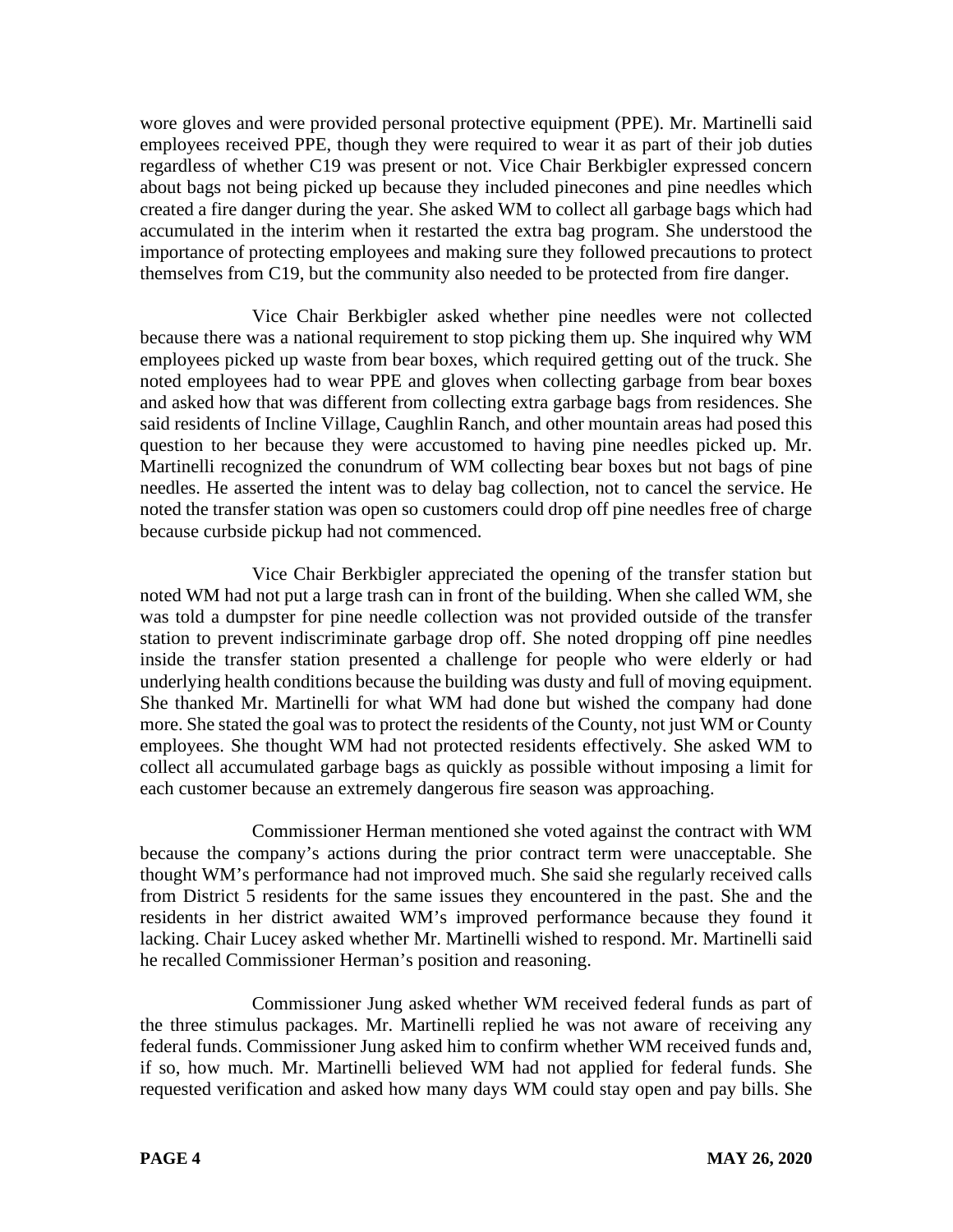also requested information about WM's investment portfolios, including how much money the company had and how much was reinvested or put into foundations of pure cash. She said she did not want to discuss the past, which could not be changed. She thought performance was affected by a lack of experience in dealing with a situation like the C19 pandemic. She acknowledged the pandemic moved quickly and there were mixed messages about responding to this public health emergency. She requested a written plan for responding to a future infectious disease situation. She asked for an explanation of how the C19 situation would inform WM's operations and address the complaints presented by the Commissioners. She noted the information she requested needed to be presented to the Board before August 1.

Commissioner Jung acknowledged WM and the County had incurred many unprecedented expenses, but she asserted the personal budgets of County residents were in worse condition. She noted the State of Nevada had the highest unemployment rates, which were higher than during the depression. She asked why WM proceeded with the rate increase and why they had not responded to the letter from the Board. She wanted there to be no additional rate increases and requested this increase be postponed until January 1, at which time the full impact on customers might be ascertained. She clarified she spoke about the Washoe County franchise because the Cities of Reno and Sparks were not part of the County's purview. She stated many County residents had financial difficulties prior to C19. She inquired what WM would do to fix the situation. She noted WM was a corporation and the County was local government with limited resources. She believed fixing the situation was the right thing to do, but proceeding with a rate increase was imperceptive and made her feel as though WM and the County were not partners.

Commissioner Hartung recognized the Commissioners were airing a lot of grievances about WM but he also received many calls about the rate increase. He commended WM for not removing service for customers who were unable to pay, but he agreed with concerns about raising rates during the current crisis. He noted fuel prices were the lowest they had been in decades, which had to translate to WM's bottom line. He expressed disappointment because WM proceeded with the rate increase when even the Truckee Meadows Water Authority (TMWA) delayed a previously approved increase. He understood the cost for additional PPE and telecommuting arrangements for employees, but those were the same expenditures all businesses had to incur during this extraordinary time. He said he called WM and asked about the rate increase and was told it was due to a loss in revenue because so many businesses closed. He noted unincorporated Washoe County had far fewer commercial customers, which was why the rates were already higher. He was unsure of the solution but thought the Board might need a deeper conversation about what to do going forward.

Chair Lucey mentioned the County's operating agreement with WM had been troubled in some areas and successful in others. He acknowledged the unincorporated County was diverse; it encompassed a large area, had different types of roads, and included a variety of customers. He recognized the C19 pandemic was a challenge for many companies because there was no playbook for how to keep employees safe while maintaining services. He thought it was especially difficult for a utility service such as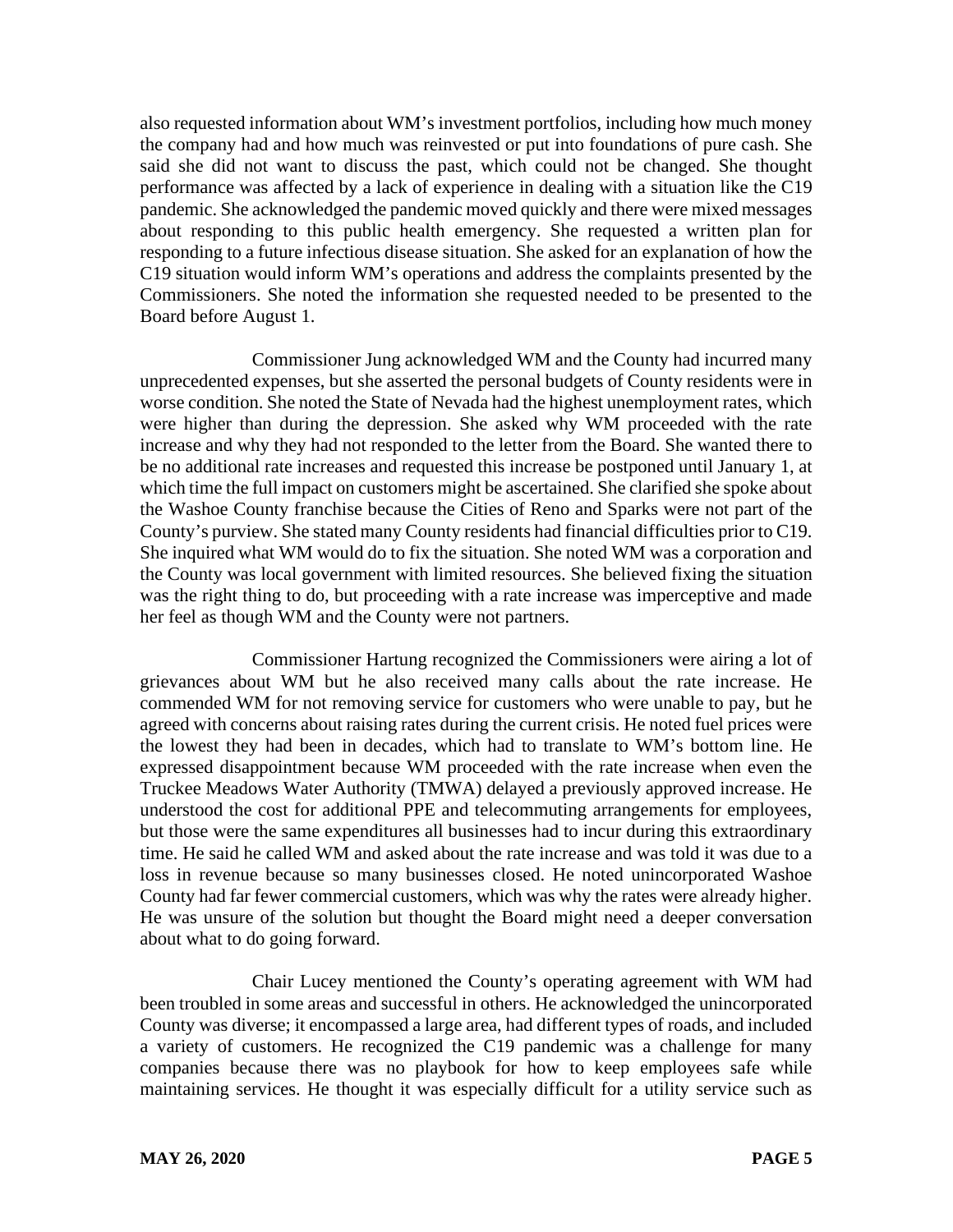WM. He asserted the situation did not eliminate WM's ability to respond to the needs of the individuals in the community who faced difficult times. He agreed with the concerns expressed by the other Commissioners regarding a rate change during the current crisis, particularly since certain services were reduced. He noted transfer stations and recycling drop-off areas were closed, the extra bag collection was postponed, and the spring excess waste collection was not honored, yet fees had increased. He stated he disliked partnering with companies who did business in this manner.

Chair Lucey said the agreement with WM was made with the understanding that WM would work with the County and customers in unincorporated areas. The Board knew WM was aware of the challenges in servicing the unincorporated County. He stated the Board would need to reconsider how to proceed if the County became just another corporate statistic for WM. He thought of it as poor business and it was not how the County operated in the past. He said WM Corporate should have taken a different stance with regards to billing, and better communication with the community was needed well before changes were made. He agreed it was time to have a more prudent discussion about the County's agreement with WM and facilitating some of the wrongs which transpired during C19. He hoped Mr. Martinelli would work with WM's executive team to quickly develop viable solutions for unincorporated residents.

Referencing Mr. Martinelli's mention of the Health Department, Commissioner Jung clarified the Washoe County Health Department received direction from the Governor and the State Board of Health, as did the Board. They did not take any action without the State's direction.

Mr. Martinelli retorted Chair Lucey and Commissioner Jung's claims that he did not respond to the County were disingenuous. He said he had several conversations with County Manager Eric Brown and offered to meet with each Commissioner to answer questions. He explained WM's reasons for the rate increase when he spoke with Mr. Brown and thought those reasons were valid. He indicated the increase would result in more than \$1 million in their revenue run rate and they were not willing to absorb that financial impact along with absorbing late fees, non-payment for services, and failures to cancel service. He said the run rate in Washoe County was approximately \$30,000 per quarter and they expected it to increase to \$40,000 to \$50,000 per quarter. He understood the Board's position and respected the Commissioners' rights to have an opinion, but he asserted WM had reasons for the rate increase. He expressed frustration about the Board's judgement of a business decision for a business in which they were not fully versed. He noted the Board made decisions which not everyone would accept. He expressed displeasure that the Commissioners said WM had not responded but he asserted he had.

Chair Lucey said he and Commissioner Jung received service from the City of Reno, not from the unincorporated County. He stated he represented over 100,000 people and his comments about not receiving a response from WM were meant to convey that the entire community felt like they had not received communication from them. The Commissioners worked to convey to WM the discontent of the citizens in the unincorporated area. Mr. Martinelli replied he understood the discussion was not personal.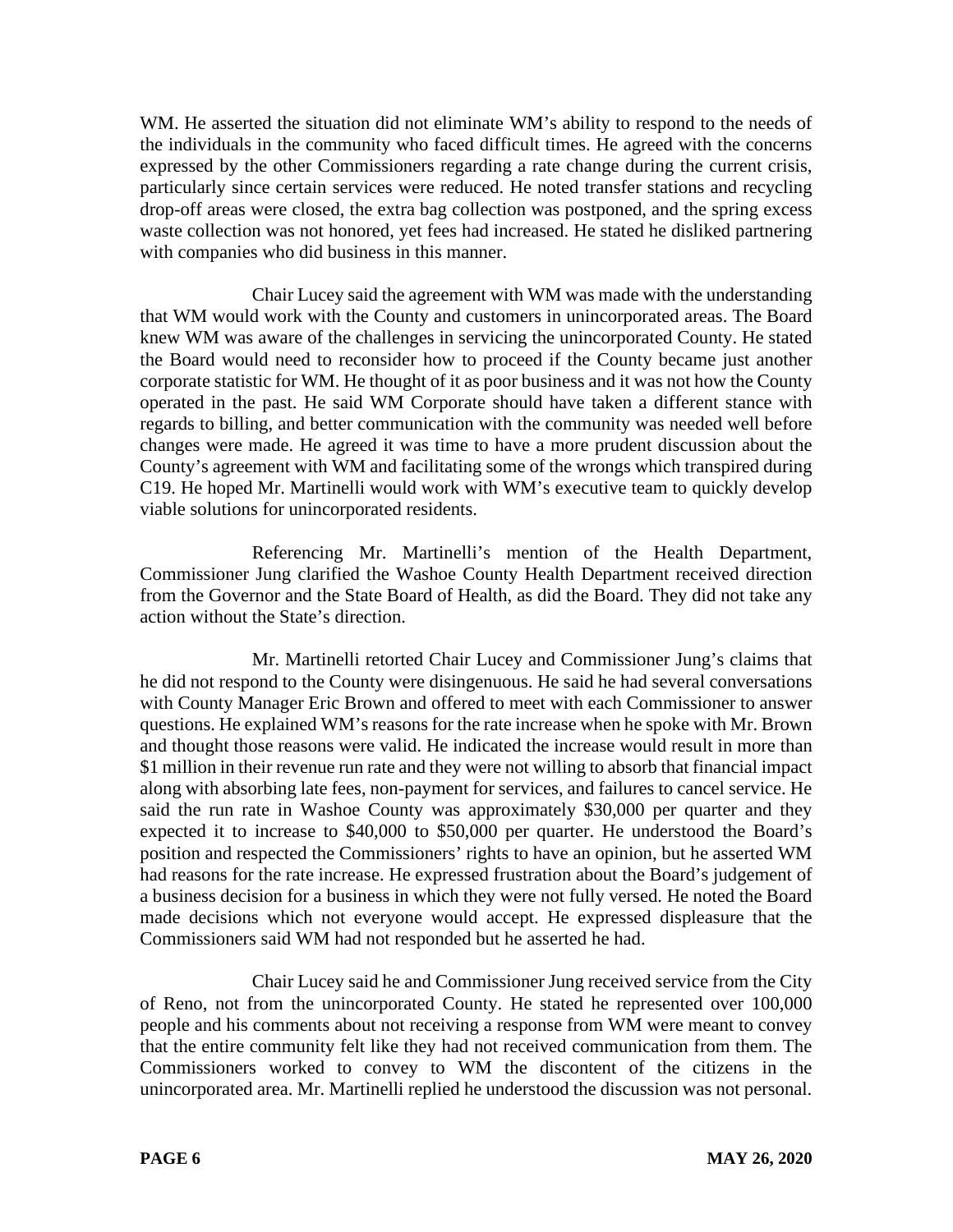Chair Lucey said he would willingly speak to anyone in WM's upper management if needed. He reiterated this community had not performed business in this way previously.

Commissioner Jung clarified she expected a prompt written reply, not a phone call, to the letter written by Mr. Brown based on direction from the Board. She asserted the Board had not received a written response. She expressed displeasure about being told she was disingenuous. She said the Board asked Mr. Brown to do something because the Commissioners heard from many constituents. She stated she had not spoken with Mr. Martinelli and apologized if she missed an email, but summarized the Board wanted a written response for the contract.

Commissioner Hartung appreciated the losses WM incurred. He noted every business had substantive losses, but WM was a worldwide business with billions of dollars in profit every year. He expressed consternation about the focus on the \$1 million WM lost, pointing out that TMWA had \$1.3 million in losses but they delayed their rate increase until the community overcame the C19 crisis. He understood Mr. Martinelli had a business to run, but he emphasized these were tough times for everyone. He stated many people would be unable to pay bills and all of the utilities had to navigate the situation. He remarked Mr. Martinelli said WM had not been able to provide certain services because of a lack of manpower. He expressed frustration about the rate increase.

Vice Chair Berkbigler said Mr. Martinelli had her personal phone number and address and could have reached her if he wanted to speak about this issue. She agreed the Commissioners were expressing the concerns of their constituents. She emphasized the citizens of the community had the right to expect WM to live up to the terms of their agreement, which WM had not done. However, the citizens had to pay for the County to fulfill the terms of their agreement with WM by covering the rate increase. She asserted WM gave the impression of not caring for the citizens of the community. She said the County had lost much more than \$1 million during this crisis. She expressed disappointment in Mr. Martinelli as she expected him as the manager to have better control of his team. She expressed displeasure at Mr. Martinelli, saying he thought the Commissioners were disingenuous. She repeated her request for WM to clean up all of the accumulated garbage bags which had not been collected because the company decided not to live up to its terms of the agreement. She noted many of her constituents lived in the unincorporated County and they expected to have their extra garbage bags collected through the month of May, but they had not received that service even though their rates increased. She agreed with Commissioner Hartung and Chair Lucey in saying the County expected more from its partners and she considered WM a partner.

Chair Lucey said the Commissioner comments provided a good sense of the Board's frustrations. He asked whether Mr. Martinelli had any final comments. Mr. Martinelli said he did not. He wished everyone well and hoped they stayed safe. Chair Lucey thanked Mr. Martinelli and said he would call him soon.

There was no public comment or action taken on this item.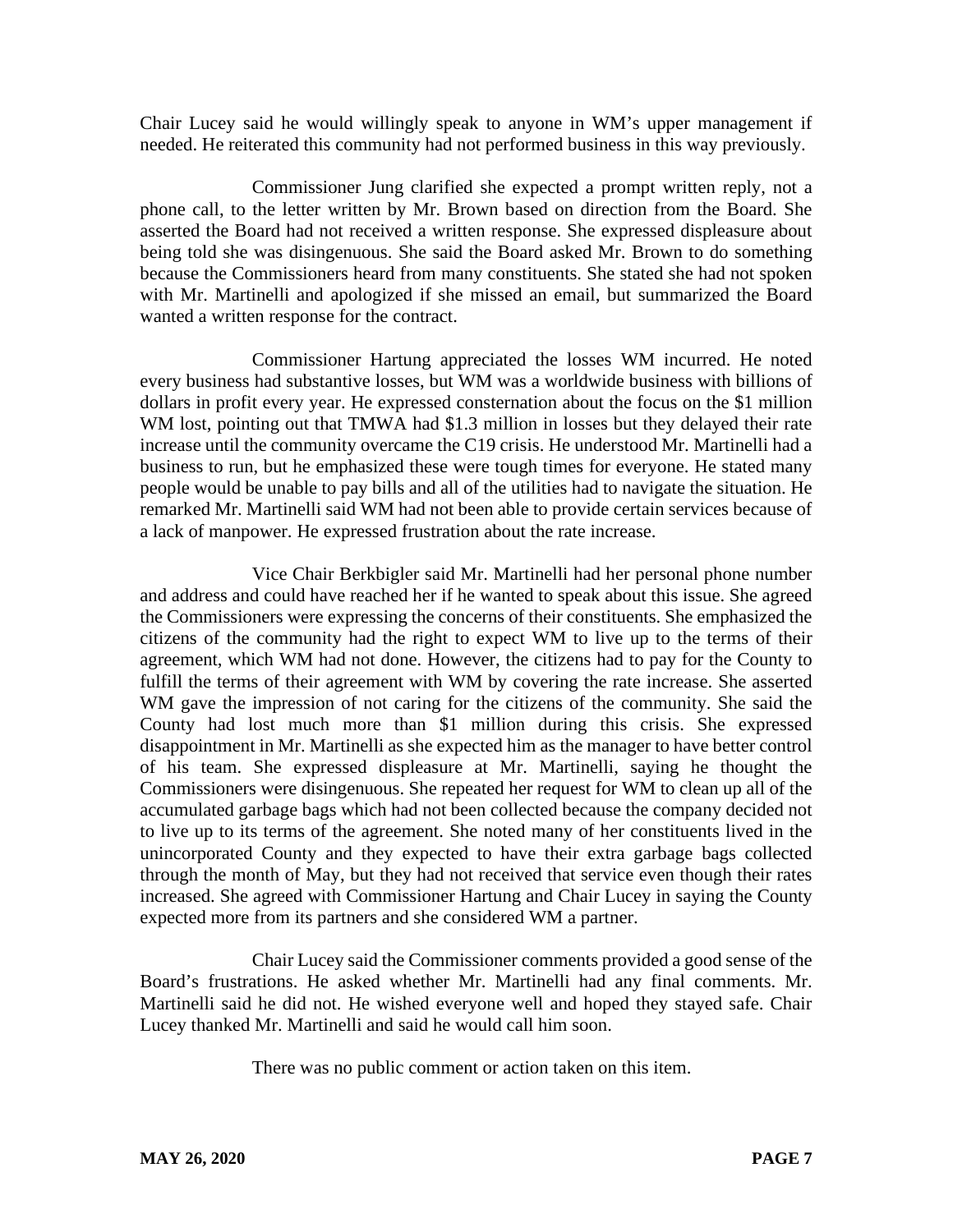**20-0345 AGENDA ITEM 6** Appearance and presentation by Washoe County District Health Officer Kevin Dick to update the Board on COVID-19 emergency response, the impact of COVID-19 on Washoe County and local emergency services, including impacts on hospitals and hospital capacity, and the availability and status of COVID - 19 testing and antibody testing.

Using the Zoom app, District Health Officer Kevin Dick reported Washoe County had 1,405 COVID-19 (C19) cases as of May 25. He expressed regret because there were two additional deaths, bringing the total number of deaths in the County up to 54. He mentioned Chair Lucey's comments about the importance of everyone doing their part to try to prevent the spread of C19 in the community. The 54 deaths since March were tragedies that impacted the community. He noted the average number of deaths during the last few flu seasons was 16. He expressed admiration for the collaboration of the Washoe County Health District (WCHD), the National Guard, County employees from various departments, and regional partners on the C19 response. He stressed the need for everyone in the community to work together to keep everyone safe while reopening efforts continued. He spoke about a grocery store patron not wearing a mask and coughing into his hand, then using that same hand to return an item to the shelf. He stated that kind of inattention could have serious effects in the spread of the disease. He reminded everyone to behave responsibly and cooperate so the economy could continue to reopen. He said the highest number of new Washoe County cases in one day was reported on May 17. He noted an outbreak at Arbors Memory Care impacted that number. He stressed there were still a significant number of cases, so people needed to exercise their best judgement and behavior.

Mr. Dick reported hospitals had good capacity with 66 percent of short-term acute beds, 45 percent of intensive care unit beds, and 12 percent of ventilators in use. He mentioned Dr. Anthony Slonim, President and Chief Executive Officer for Renown Health, said the additional 700-bed build-out would be left in place in case it was needed in future. He noted the WCHD had been performing testing and contact tracing. There was a call center system and a website portal for screening and test scheduling available in both English and Spanish. Work was underway to get an automated system to help reduce staffing workload with respect to scheduling and calling negative cases. He said there were a large number of people involved in contact tracing for positive cases; they called anyone who might have been exposed and worked with them to isolate and monitor for symptoms for the 14-day incubation period. He reported there were currently 559 active cases and each of those individuals had a person assigned to them. He said it was a significant workload and the WCHD was fortunate to have the National Guard deployed through June 24. The County received 30 additional National Guard members in the past few weeks. He noted a work plan for the paycheck protection program was under development. The program would provide approximately \$10 million in federal funding to the WCHD to support testing and contact tracing work moving forward.

Mr. Dick said the WCHD had performed mobile testing at different facilities for high-risk populations. He noted they encountered an issue with a commercial lab contracted by the Incident Management Team early in the process to ensure sufficient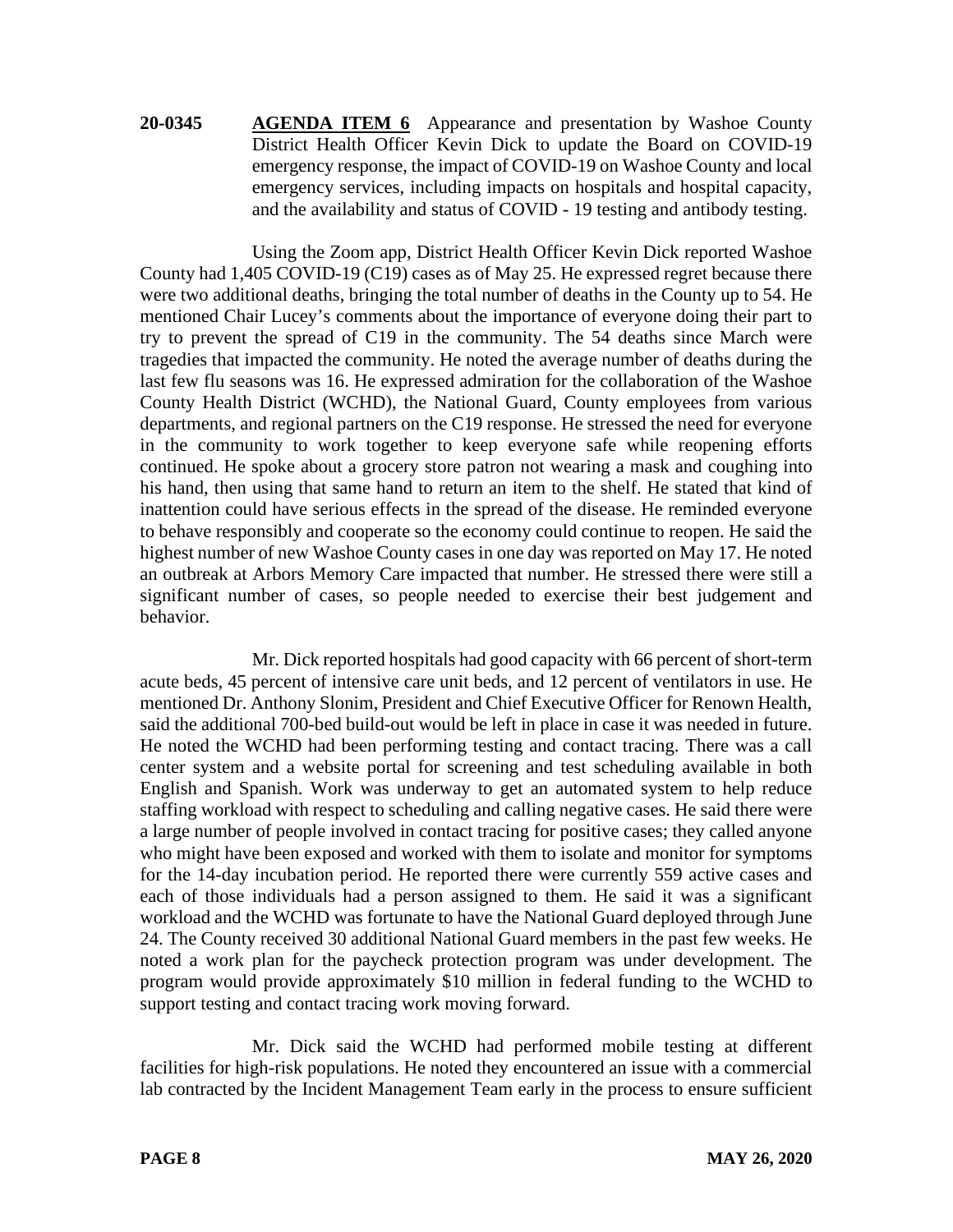testing capacity; the contract was for 5,000 tests with a 72-hour processing time, but the lab failed to perform tests within that timeframe. He mentioned the WCHD just received results for samples collected on May 15 from the shelter population at the Reno Events Center. There were some positive results for asymptomatic individuals but the results were received too late to use them for an intervention within that population. He said they would work with the State Public Health Lab (SPHL) to increase testing capacity. The SPHL had increased their capacity by utilizing additional equipment. He noted the Federal Emergency Management Agency (FEMA) had provided additional collection kits through the SPHL. As of May 26, the WCHD had results for 20,566 people whose specimens were collected, or about 4.3 percent of the population.

Mr. Dick mentioned Environmental Health Specialist Trainee Erick Lamun, who handled operations for the drive-through testing post, had been recognized as 'Hero of the Day' by the Governor's Office the prior week. He expressed pride for Mr. Lamun's recognition and for the work performed by the entire team. He announced the testing post would be open during the week of June 1 for anyone who wanted to be tested. Individuals could contact the WCHD by phone at 328-2427 or through the C19 website to be scheduled for testing. He mentioned University of Nevada, Reno epidemiology researchers and WCHD epidemiology staff started work on a seroprevalence study. They would use the State lab's antibody testing capability to identify what percent of the population had been exposed to C19. He explained the tests needed to be representative of the County, so they were randomly selected. He said there were 173 census tracts used to select households and letters were sent to just over 1,100 residents. He hoped to receive a good response to the letters. The deadline was set for May 26 at 5:00 p.m. He stated a response rate of approximately 25 percent was needed for the study, which would require a blood draw from one of the adults in the household; that was scheduled for June 9 through June 11.

Chair Lucey thanked Mr. Dick and acknowledged there were multiple components to the C19 response with things changing from minute to minute. He opined there were three parts to the pandemic response, the first of which was sanitation and safety. He asserted the public had to adhere to the guidance about social distancing and wearing masks, which had been the most effective in combating C19. The second part involved identifying confirmed or potentially positive individuals and providing them with resources such as hospitalization and contact tracing. The third step was to help positive symptomatic cases access treatment. He stated one of the Board's initiatives was to protect the most vulnerable populations. He noted the County built the Edison Housing Project (EHP), which provided 300 beds for individuals who were positive or presumed positive but unable to quarantine. He pointed out nobody had been placed in those housing units as of May 26. He expressed frustration because the number of positive cases continued to increase without progress on isolating influencing factors. He knew moving certain populations presented a challenge but he thought something different needed to be done to identify and quarantine positive cases.

Chair Lucey confirmed testing would be available for asymptomatic individuals starting June 1. Mr. Dick replied testing would be available during the week of June 1 through June 6 for anyone who wanted to be tested.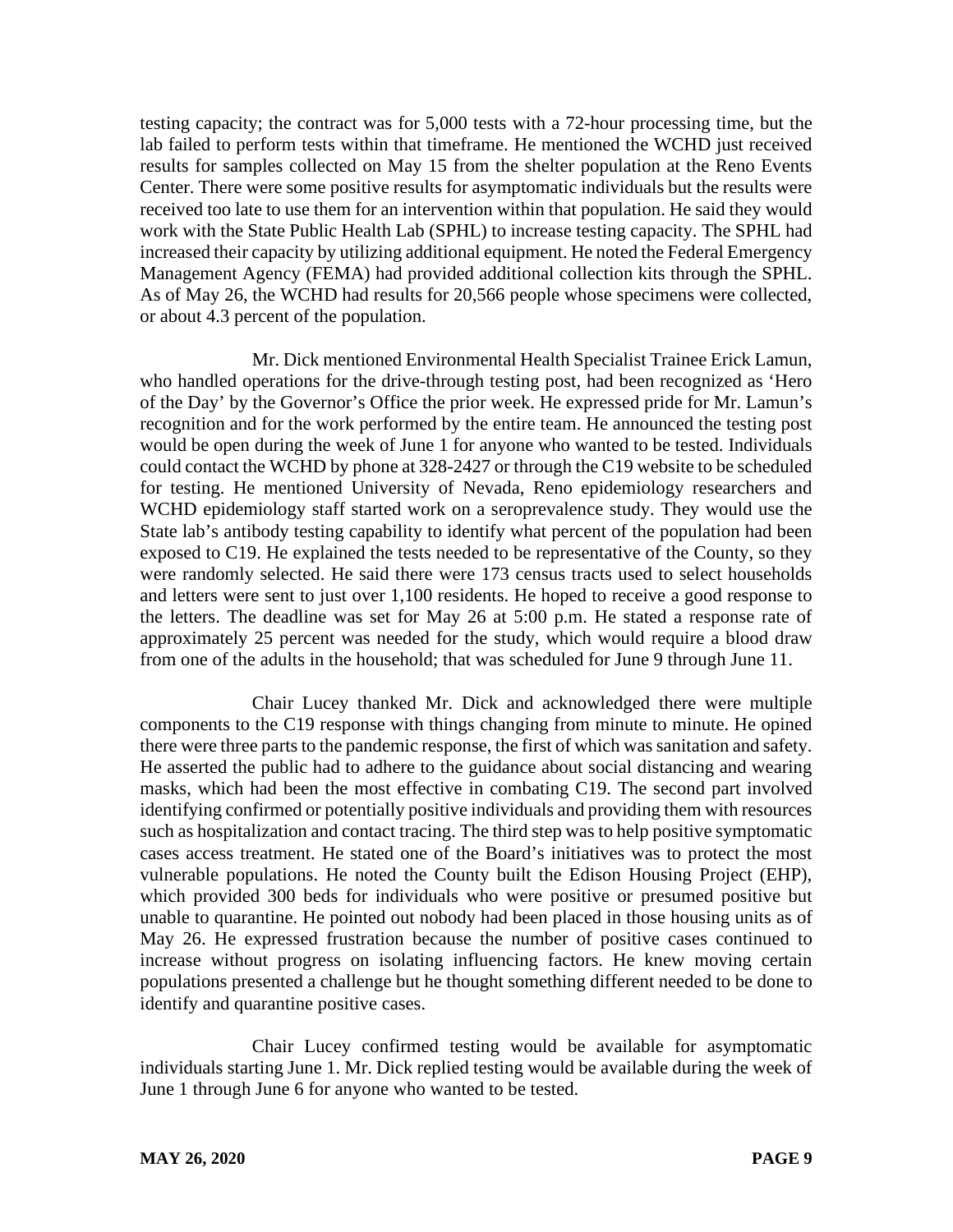Chair Lucey suggested establishing a testing post at the Reno-Sparks Convention Center for residents in the southern part of the county if there was enough testing capacity and sufficient workforce. He thought the location was highly functional with the closure of the casinos and open-air malls surrounding it. He said he could help organize the project. He asked whether increasing the number of tests would cause a delay in receiving results. He assumed the current processing time was 24 to 48 hours. Mr. Dick said the added testing during the week of June 1 would also serve as a stress test to see whether the 24-hour turnaround time could be maintained. He expected lower positivity rates when the criteria for testing were expanded. He said he would work with the SPHL and the Department of Emergency Management on managing the available testing capacity. He stated the SPHL should provide the necessary capacity based on the population of Washoe County in relation to other counties. He anticipated sufficient testing capacity for over 1,000 tests per day. He stressed the importance of testing vulnerable populations and high-risk personnel such as first responders, health care workers, and longterm senior living center workers, who needed to be tested repeatedly and would consume some of the testing capacity.

Chair Lucey noted the Governor suggested the possibility of reopening the gaming industry on June 4, which would mean many individuals would return to work. He said consumer confidence was important and some of the casino properties worked with commercial vendors to test their employees. He noted the need to provide testing for family members and secondary business, such as laundry services and food delivery which would facilitate the reopening of gaming establishments. He thought testing would be crucial. It was similar to what Clark County was currently doing. He wanted to work with Mr. Dick and County Manager Eric Brown to develop a plan to facilitate testing for the reopening of gaming.

In response to Chair Lucey's mention of the EHP, Commissioner Hartung said he was contacted by several people interested in using the facility. He suggested a codified process for use of the facility would be helpful. He asked about the rules and regulations for using the facility. He noted people were under the impression they could come and go when staying in those units. He wondered whether it was a 24-hour a day, 7 day quarantine. He expressed gratitude for the expanded testing. He mentioned he was recently contacted by a family needing testing and all eight family members tested positive. He said it was unfortunate they were unable to receive testing through the WCHD. He liked the idea of providing testing in the south and thought it would be a good idea to provide testing in the North Valleys and Spanish Springs if there was enough manpower and testing kits. He suggested using high schools, which would be closed for the summer.

Commissioner Hartung asked about the accuracy of antibody tests. Mr. Dick replied validation was performed on the Abbott antibody test used by the SPHL and it had 100 percent sensitivity and 99.6 percent specificity, so it was very reliable. He was aware of commercially developed antibody tests, but the WCHD would not recommend those tests because of concerns about reliability.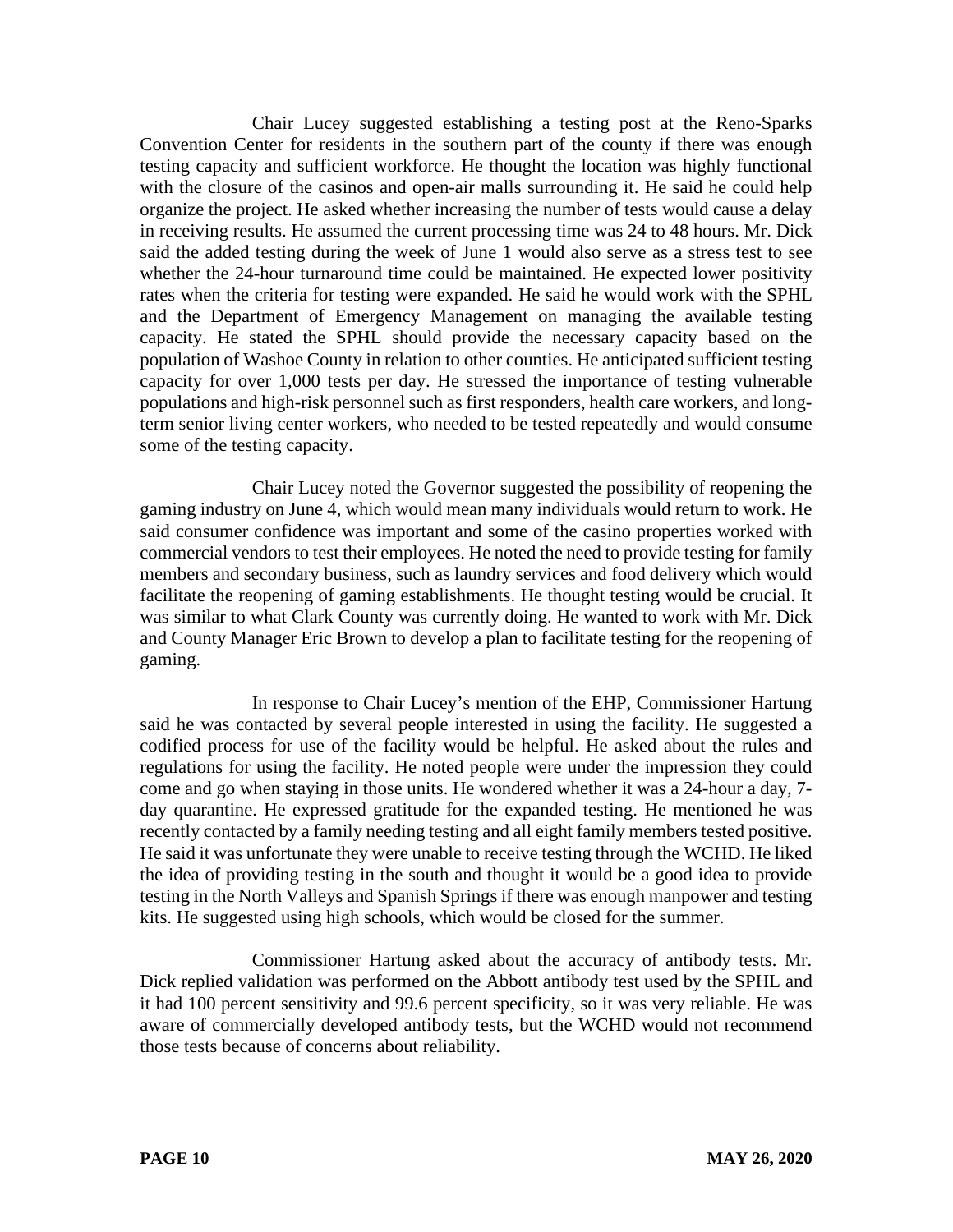Commissioner Hartung mentioned some emergency room doctors questioned the reliability of antibody tests. He asked whether the antibody test used a finger prick blood sampling. Mr. Dick responded the antibody test used by the SPHL required a blood draw. It was not as easy as a finger prick sampling but provided reliable results.

Commissioner Hartung asked how long it would take to receive results for the antibody tests. Mr. Dick said he was not sure because the SPHL reserved their capacity for population studies such as the one the WCHD developed. He understood the SPHL had capacity to perform 500 antibody tests a day, so he anticipated a 24-hour turnaround for results.

Vice Chair Berkbigler said she would like a testing post in Incline Village (IV) if the WCHD expanded testing locations. There were elderly residents in IV who had difficulty driving down to the valley for testing. She noted IV was a small enclosed community with many visitors from California, so she thought testing would be beneficial there. Mr. Dick mentioned there were several census tracts randomly selected for the seroprevalence study who lived in IV and Crystal Bay. He said the North Lake Tahoe Fire Department (NLTFD) agreed to do the serology blood draws for individuals who participated in the study. He expressed appreciation for the assistance offered by the NLTFD.

In response to Commissioner Hartung and Vice Chair Berkbigler's suggestions about expanded testing locations, Chair Lucey mentioned the Southern Nevada Health District (SNHD) had a calendar of their testing locations. He suggested the WCHD could mimic what the SNHD did if testing could be mobile and moved throughout the community.

Mr. Dick said additional sites could be considered for mobile testing, but efficiency would be lost if testing was moved to different locations. He recognized the southern Nevada areas mentioned by Chair Lucey were more remote and acknowledged the comment about testing in IV, but Washoe County was not as big as Clark County. He said there needed to be a balance to ensure the necessary testing was performed for the community. He noted \$10 million sounded like a large sum of money but it would not provide an infinite number of tests. He mentioned Renown Health would increase their inhouse testing capacity; they had worked with local casinos to perform tests which were sent out to commercial labs, but the added in-house capacity would be an additional resource for the region.

Chair Lucey said he spoke with Dr. Slonim the prior day and was told Renown Health would validate their Thermo Fisher diagnostic tests on May 26.

Commissioner Jung thanked Mr. Dick for the update. She asked for flu statistics, both for the State and nationwide. She said people mentioned different numbers when speaking about the flu. She wanted access to statistics for a normal flu season, seeking a recommendation for a resource where she could obtain real-time data.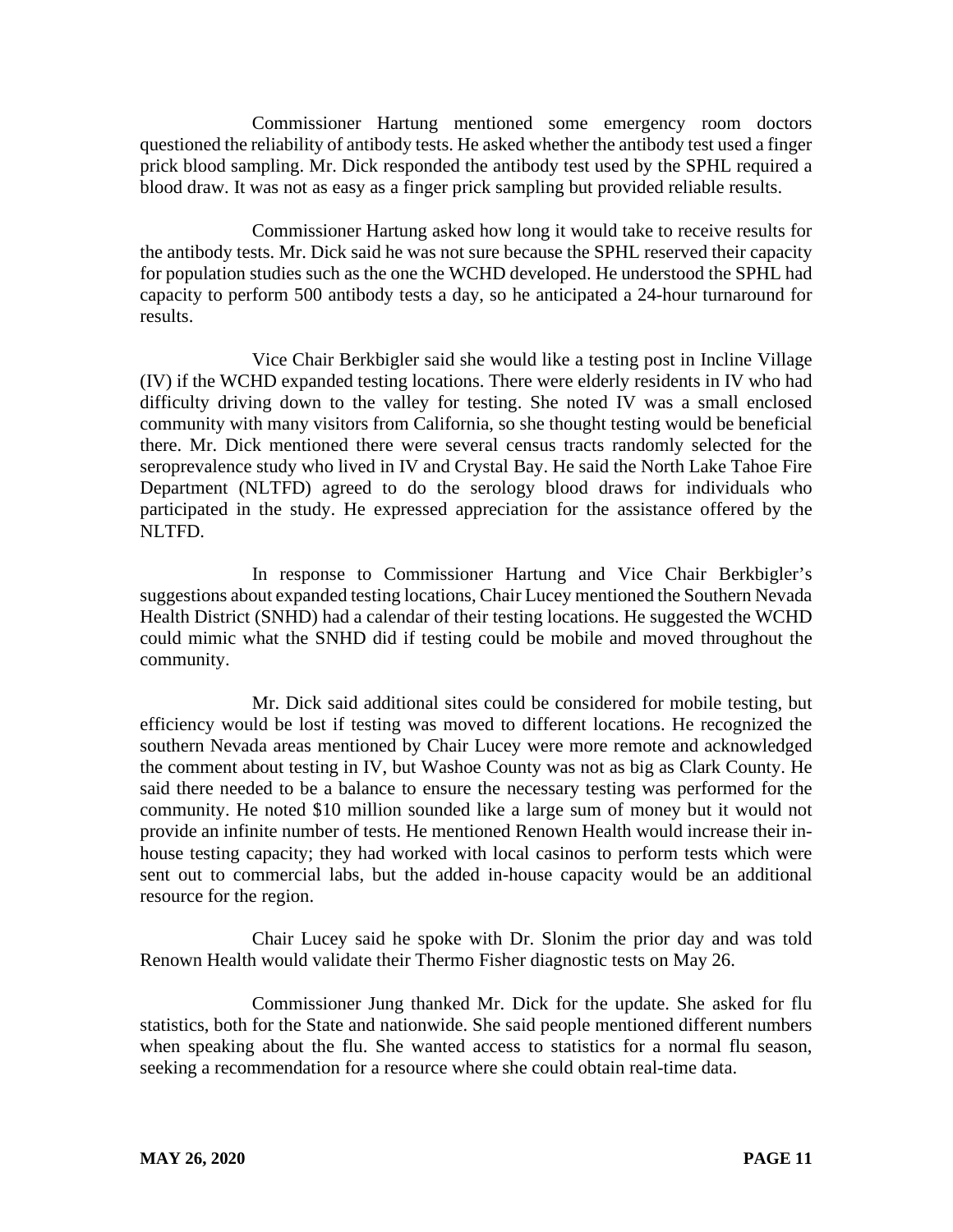Commissioner Jung said prior experience with identifying and funding vulnerable populations showed that working concentrically out from places on bus lines was most effective; people not on bus lines had demonstrated their own mobility. She acknowledged some people would be excluded, but it was the best way to target and prevent public disease outbreaks. She understood the WCHD had limited resources which had to be used in the most effective manner. She remarked Chair Lucey had been one of the largest funders of zip code investigation for preventable diseases. She said those efforts were effective because Chair Lucey knew how to get the best return on investment. She understood and supported Vice Chair Berkbigler's and Commissioner Hartung's hopes for mobile testing, but the WCHD had to be strategic.

In response to Commissioner Hartung's earlier statement, Commissioner Jung asked for information about the oversight for the Health District Officer. She asked who made up that board and whether any changes were required. She requested the information be provided at the next Board meeting. She inquired how much each entity contributed, including the general fund transfers from the County. She thought the County provided about 1/3 of the WCHD's budget. She noted Washoe County citizens paid for over 50 percent of the WCHD's budget in the past but only had the representation of one elected official. She referenced her well-known opinion about boards comprised of nonelected individuals making the decisions of an elected official.

Commissioner Jung said she understood taking a person's temperature was only about 65 percent effective in screening for C19 because 35 percent of people who could spread the disease were asymptomatic. She asked for verification of whether those statistics were correct. She noted people who had their temperature checked when going into public establishments might not realize 35 percent of those screened could spread C19.

Commissioner Jung thought using the word elderly was ambiguous when discussing C19. She stated age, specifically 65 and older, was the biggest predictor of complications and death from C19. Other pre-existing conditions were high blood pressure, diabetes, heart disease, and other diseases related to obesity.

Commissioner Jung asked staff involved in emergency control to look at prevention for groups of people who had to live together, such as those in nursing homes. She wanted staff to use data from agencies that tested adequately as guides for developing new standard operating procedures so outbreaks could be prevented in any future emergency. She asked for an update from staff at the next Board meeting about the EHP. She inquired about restrictions and the use of federal money. She reiterated Commissioner Hartung's queries about the criteria for use, the expected behavior, and rules. She understood it was a significant FEMA resource and the County could not afford to forgo reimbursement. She wanted to ensure guidelines were followed and cost centers would be ready.

In response to Commissioner Jung's comments regarding the EHP, Mr. Dick suggested Emergency Management Administrator Aaron Kenneston should be included in the update for the Board. He said it was still a regional response matter and the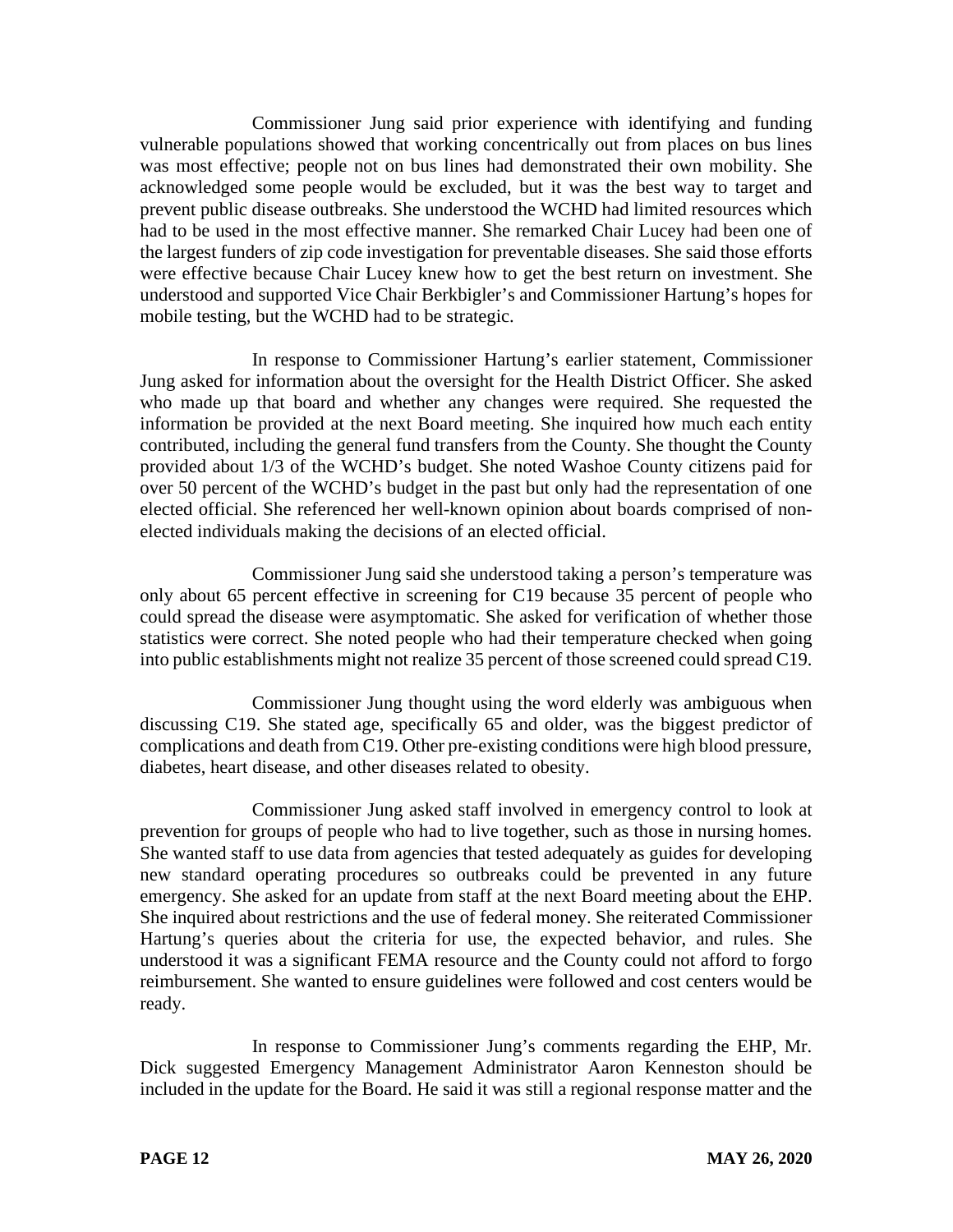WCHD was not the lead on some of the issues, but he thought it was important to provide the Board with the information. He said Commissioner Jung was correct about there being constraints because of FEMA and agreed it was important to avoid anything at the EHP that would negate the potential for federal reimbursement. He expressed appreciation for the Commissioners' comments and their support.

There was no public comment or action taken on this item.

**20-0346 AGENDA ITEM 7** Appearance and presentation by Washoe County Assistant County Manager, David Solaro to update the Board on Washoe County processes for enforcement of the Governor's COVID-19 Directives concerning businesses and business operating guidelines, discussion by the Board, and possible action including but not limited to direction to staff to modify current enforcement processes, expand current enforcement processes, or curtail current enforcement processes.

Chair Lucey noted he requested this agenda item because he thought it would be prudent to discuss enforcement measures while moving into the next reopening phases based on the Governor's directives. He wanted a report from staff about enforcement and feedback from Washoe311 as the County continued striving for safety.

Assistant County Manager Dave Solaro conducted a PowerPoint presentation via Zoom, a copy of which was placed on file with the Clerk. He reviewed slides with the following titles: Regional collaboration for guidelines; Phase 1 Guidelines and Guidance & Enforcement contact information; Specific for Unincorporated Washoe County; and Additional actions related to business (2 slides).

Mr. Solaro mentioned a regional group was formed by the Washoe County Health District (WCHD), the County, and the Cities of Sparks and Reno when businesses were closed due to COVID-19 (C19). The goal of the group was to ensure there was consistency across all jurisdictions because citizens might live in one jurisdiction and shop in a different one. The group thought providing regional guidelines was imperative. He said the information would be updated when guidelines became available for the next reopening phases. He stressed the information was intended for both consumers and business owners.

Mr. Solaro outlined the enforcement process that was initiated by calls to Washoe311. He said businesses became compliant once a County Code compliance officer visited the location and reviewed the guidelines with the business owner. He stated no complaints of non-compliance had been forwarded to the Sheriff's Office to date. He noted business owners wanted to be open, so they followed the necessary guidance. He reported there were no open complaints in unincorporated Washoe County as of May 22. He thought providing information to business owners specific to their operations played a significant role. He stressed the importance of everyone doing their part as a community when going to businesses. Some businesses required facial coverings while others did not, and the County would not police that component. He noted community members had a choice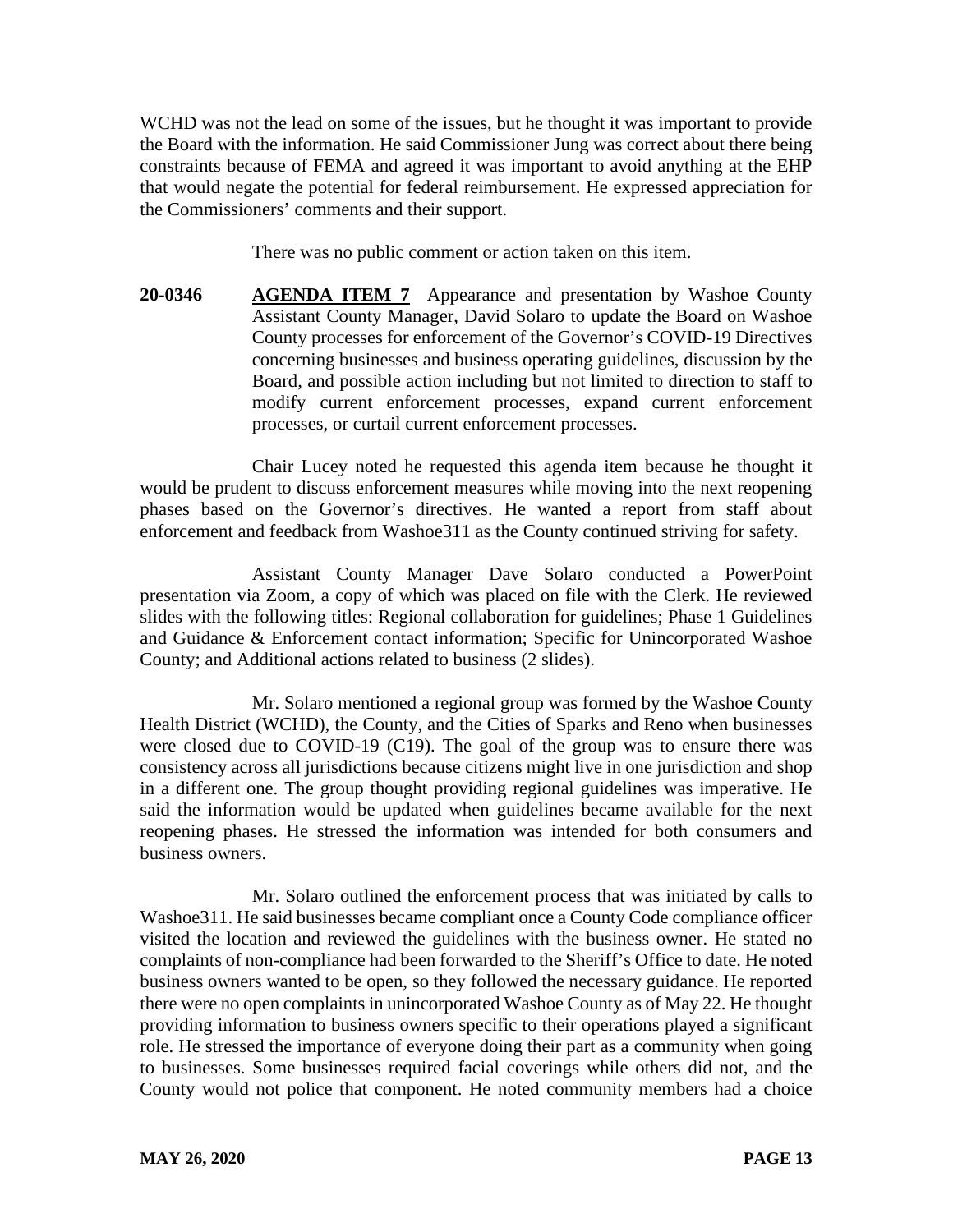whether to frequent businesses if they were concerned about other patrons not wearing facial coverings.

Mr. Solaro reviewed business license actions for the months of April, May, and June. He mentioned he spoke with the Nevada Resort Association (NRA) about when they would reopen and how that might be achieved. He planned to make a presentation during a future meeting about a potential payment plan for gaming tax. He noted some of the gaming taxes were important for other entities including the Cities of Sparks and Reno, the Truckee Meadows Fire Protection District, and the North Lake Tahoe Fire Protection District, so the County's fees needed to work in conjunction with those fees.

Chair Lucey confirmed the Nevada Gaming Control Board (NGCB) would convene a special meeting on May 26 to discuss gaming revenue tax collection statewide. Mr. Solaro said he was not aware of the meeting, but he knew the NRA would meet the following week to discuss the gaming tax in Washoe County specifically. He acknowledged there were larger tax implications throughout the state. Chair Lucey said he knew the NGCB would meet but was not sure what time of day the meeting would be held.

Mr. Solaro mentioned late penalties were suspended for utility services, but delinquent notices were mailed out for accounts that were delinquent through the end of February. He noted County Planning and Building Services performed permit field inspections virtually when appropriate. He thought virtual inspections would be helpful in future operations. He reiterated businesses had been very responsive when visited by compliance officers. Some businesses were on the edge of whether they were in phase 1 or phase 2, and guidance provided by staff dictated they should remain closed if there was any ambiguity. He believed the process of providing individualized guidance to businesses had been well received by the community. He knew the Cities of Sparks and Reno had similar processes of notification and education before escalation to law enforcement.

Chair Lucey mentioned the Local Empowerment Advisory Panel discussed clarification for businesses not specifically addressed in the phase 1 regulations. He though much of the language would be revised in the phase 2 directives.

Commissioner Jung asked what percentage of the budget the gaming tax comprised. Mr. Solaro said he would need to look up that information, though he knew it was a fairly small amount. Commissioner Jung asked for the exact amount as a percentage, not a dollar amount. She requested all amounts provided by staff in the future be in percentages.

Commissioner Jung voiced concern about swimming pools reopening. She noted NRA pools had a different use than other pools because alcohol was served, which limited the ability to make executive decisions. She thought pools for swim lessons, apartment pools, and public pools involved behavior that was easier to control. She hoped the WCHD, County Manager Eric Brown, and Chair Lucey would advocate at that level of specificity. She understood the Board might not have authority to make decisions, but she wanted the message to get through to those who did. She advocated for hair, nail, and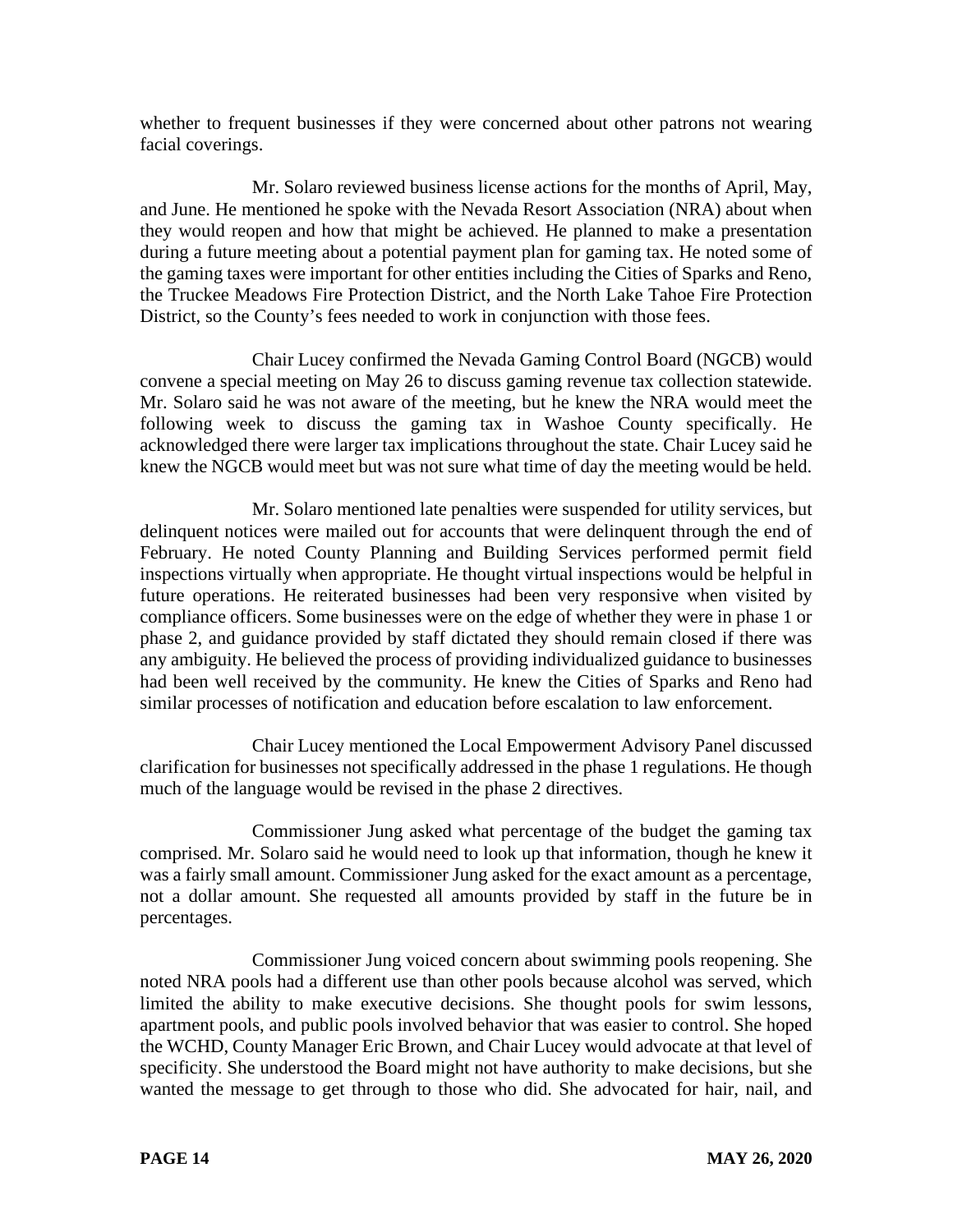massage businesses to open later because those providers would not know how to deal with public health concerns. Unlike those businesses, providers of body decoration services like piercing, tattoos, and gauging had been combating HIV and were on the alert for any level of illness. She asked for a review of data rather than hearing from only the most vocal people.

Commissioner Hartung thanked Commissioner Jung for mentioning the body art industry. They had dealt with blood-borne pathogens for a long time and they operated as if every client had one. He agreed body art businesses were prepared to open. The only additional measure would be for employees to wear masks, and he had not heard opposition to that requirement. He hoped that industry would be opened. He inquired about the number of home-based businesses in the area and the possibility of giving them a free business license for one year. They would still need to apply to the Nevada Department of Taxation or go through the State's Silver Flume process, but they would be given the local business license at no cost. He requested information about the percentage of home-based businesses in the unincorporated County.

Chair Lucey summarized that Mr. Solaro had some direction from the Commissioners about enforcement. He thought being flexible, clear, and concise with business owners was important while the County moved through the next phases of reopening. He mentioned youth sports relied on County and high school parks and facilities, and he wanted to discuss that use when youth sports recommenced.

Assistant District Attorney David Watts-Vial noted Agenda Item 7 was an action item, so Chair Lucey needed to call for public comment. There was no public comment or action taken on this item.

## **CONSENT AGENDA ITEMS** – **8A THROUGH 8F3**

| 20-0347 | <b>8A</b> Approval of minutes for the Board of County Commissioners' regular<br>meetings of April 14, 2020 and April 21, 2020. Clerk. (All Commission<br>Districts.)                                                            |
|---------|---------------------------------------------------------------------------------------------------------------------------------------------------------------------------------------------------------------------------------|
| 20-0348 | <b>8B1</b> Proclaim May 17 - 23, 2020 as National Public Works Week.                                                                                                                                                            |
| 20-0349 | <b>8B2</b> Proclaim May 2020 as International Internal Audit Awareness Month.                                                                                                                                                   |
| 20-0350 | <b>8B3</b> Proclaim May 2020 as Older Americans Month.                                                                                                                                                                          |
| 20-0351 | <b>8B4</b> Proclaim May 2020 as Nevada Wildfire Awareness Month.                                                                                                                                                                |
| 20-0352 | <b>8B5</b> Proclaim July 2020 as Lake Tahoe Wildfire Awareness Month.                                                                                                                                                           |
| 20-0353 | <b>8C</b> Recommendation to 1) approve roll change requests, pursuant to NRS<br>361.765 and/or NRS 361.768, for errors discovered on the 2017/2018,<br>$2018/2019$ and $2019/2020$ secured and unsecured tax rolls 2) authorize |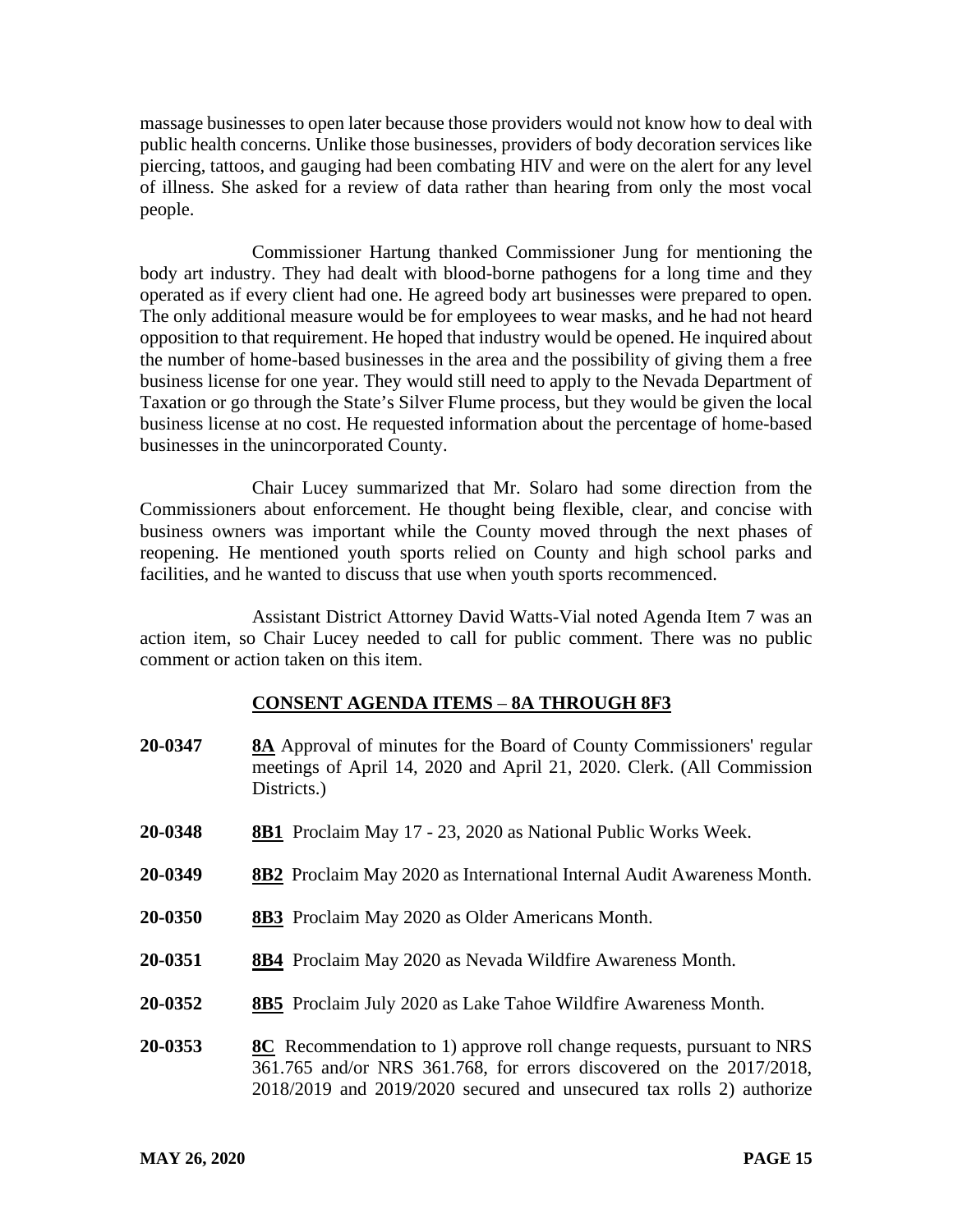Chair to execute the changes described in Exhibits A and B and 3) direct the Washoe County Treasurer to correct the error(s). [cumulative amount of decrease to all taxing entities \$19,839.31]. Assessor. (All Commission Districts.)

- **20-0354 8D1** Recommendation to approve a Grant of Easement for Water Meters between Washoe County and Truckee Meadows Water Authority, for a permanent, non-exclusive easement totaling 285± square feet on APN 142- 011-02, as a necessary easement to install water meters associated with the construction of the Community Ice Rink under an approved Development Agreement and Ground Lease with the Greater Reno Community Ice Skating Association [at a value of \$0.00]. Community Services. (Commission District 2.)
- **20-0355 8D2** Recommendation to approve the Recorded Amendment to Nonrevocable Agreement to Restrict Property between Washoe County and the State of Nevada; and possible action to approve a side agreement titled Nonrevocable Agreement to Restrict Property between Washoe County and the State of Nevada. Community Services. (Commission District 5.)
- **20-0356 8E1** Recommendation to accept a Grant Award from the Dave and Cheryl Duffield Foundation in the amount of [\$1,500.00; no County match] retroactively from March 3, 2020 to support staff travel and training; to authorize the Director of Animal Services [Shyanne Schull] to sign the grant agreement; and direct the Comptroller's Office to make necessary budget amendments. Animal Services. (All Commission Districts)
- **20-0357 8E2** Recommendation to accept a Grant Award from the Dave and Cheryl Duffield Foundation in the amount of [\$5,833.00; no County match] retroactive from April 15, 2020 through June 30, 2020, to support free pet food distribution service for pet owners experiencing hardship due to COVID-19; retroactively authorize the Director of Animal Services [Shyanne Schull] to sign the Award; and direct the Comptroller's Office to make necessary budget amendments. Animal Services. (All Commission Districts.)
- **20-0358 8E3** Recommendation to accept donations to Washoe County Regional Animal Services in the amount of [\$12,283.72] retroactive for the period January 1, 2020 through March 31, 2020, to be used for the humane care and treatment of sick and/or injured, stray, abandoned, or at-risk animals received; express appreciation for these thoughtful contributions; and direct the Comptroller's Office to make the necessary budget amendments. Animal Services. (All Commission Districts.)
- **20-0359 8F1** Recommendation to approve a supplemental award for the FY20 Nutrition Services Incentive Program (NSIP) grant from the State Aging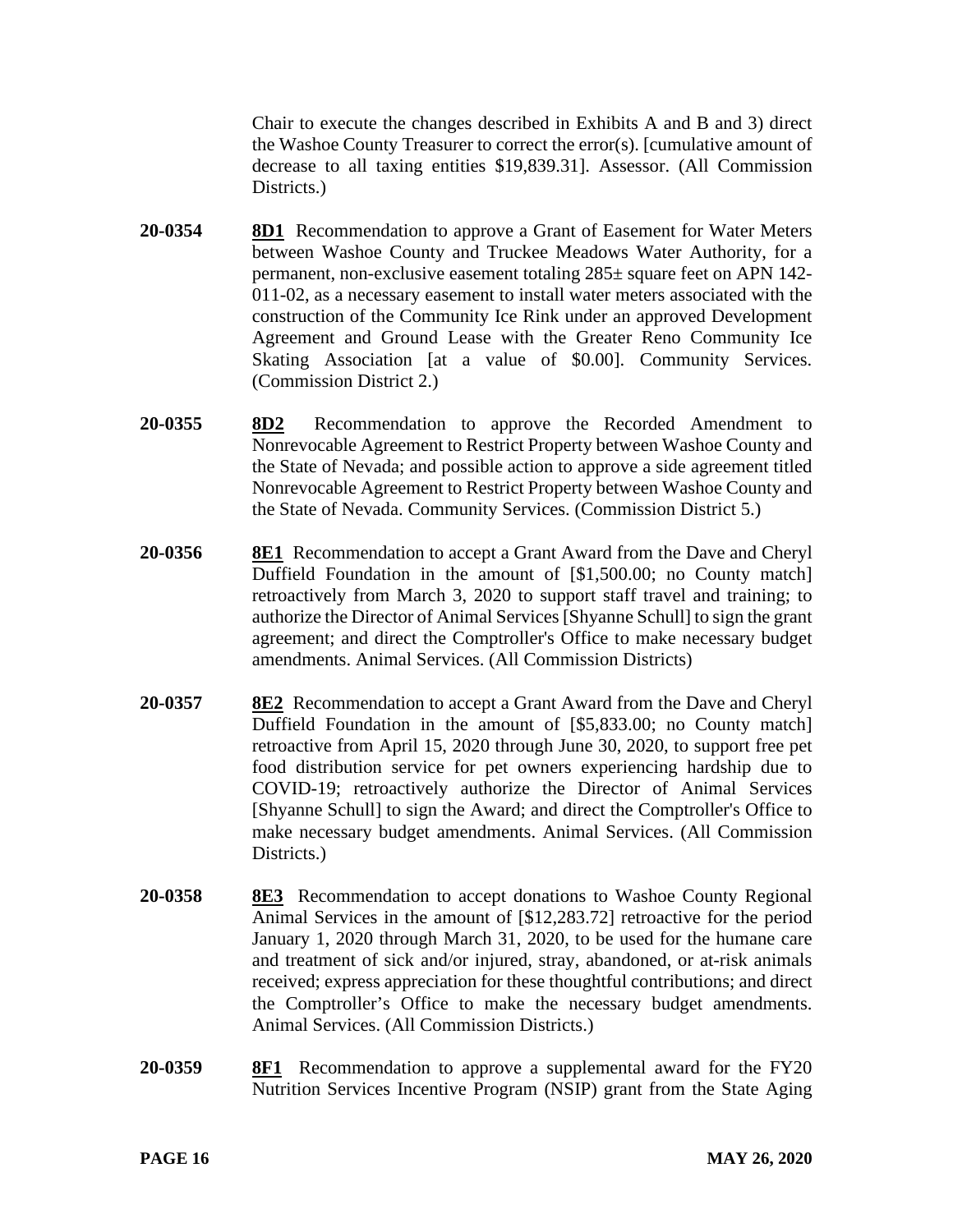and Disability Services Division (ADSD) to support food costs for senior congregate and home delivered meals in the amount of [\$82,979; no county match] retroactive from October 1, 2019 through September 30, 2020, authorize the Director of Human Services Agency to retroactively execute the grant documents, and direct the Comptroller's Office to make the necessary budget amendments. Human Services Agency. (All Commission Districts.)

- **20-0360 8F2** Recommendation to accept a grant award from the State of Nevada Department of Health and Human Services, Division of Public & Behavioral Health, Behavioral Health Wellness and Prevention in the amount of [\$25,000; no County match] retroactive from March 15, 2020 through June 30, 2020 to develop an orientation manual for the Women's Crossroads Sober Living Program; authorize the Director of the Human Services Agency to retroactively execute the grant award and related documents; and direct the Comptroller's Office to make the necessary budget amendments. Human Services Agency. (All Commission Districts.)
- **20-0361 8F3** Recommendation to approve the FY20 Federal Title IV-B Subpart 2 Caseworker Visits subaward from the State of Nevada, Division of Child and Family Services to support caseworker visits in the amount of [\$35,588; \$12,504 county match] retroactive to October 1, 2019 through September 30, 2020; authorize the Director of the Human Services Agency to retroactively execute the grant award and related documents; and direct the Comptroller's Office to make the necessary budget amendments. Human Services Agency. (All Commission Districts.)

There was no public comment on the Consent Agenda Items listed above.

On motion by Vice Chair Berkbigler, seconded by Commissioner Herman, which motion duly carried on a 5-0 vote, it was ordered that Consent Agenda Items 8A through 8F3 be approved.

## **BLOCK VOTE – 9 THROUGH 17**

**20-0362 AGENDA ITEM 9** Recommendation to approve Amendment #3 to the Interlocal Cooperative Agreement Regarding November 2000 Parks, Trails and Open Space Bonds-Golden Eagle Regional Park Little League Parking Lot between Washoe County and the City of Sparks to extend the term to June 30, 2021; and authorize Assistant County Manager Dave Solaro to execute all current or future time extension amendments and all appropriate City of Sparks related agreements and documents. Community Services. (Commission District 4.)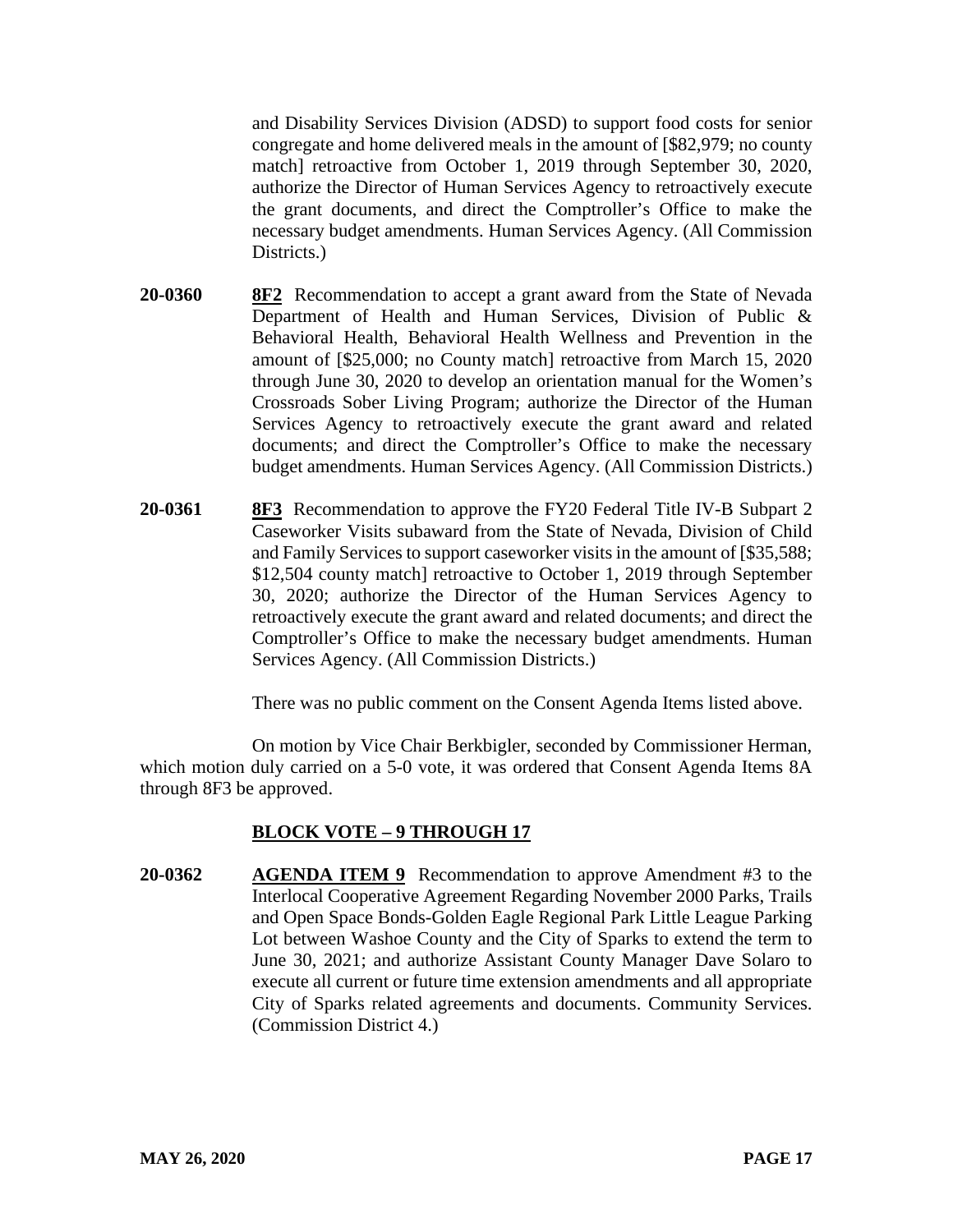Commissioner Hartung thanked the Board for supporting the updated agreement with the City of Sparks. He stated Golden Eagle Regional Park was used and loved by many people throughout the region.

There was no response to the call for public comment.

On motion by Vice Chair Berkbigler, seconded by Commissioner Hartung, which motion duly carried on a 5-0 vote, it was ordered that Agenda Item 9 be approved and authorized. The amendment for the Interlocal Contract for same is attached hereto and made a part of the minutes thereof.

**20-0363 AGENDA ITEM 10** Recommendation to approve an Agreement for Professional Consulting Services between Washoe County and Stantec Consulting Services Inc., to provide final design engineering services for the Steamboat Lift Station Improvements project within the South Truckee Meadows Water Reclamation Facility service territory [\$1,177,395]. Community Services. (Commission District 2.)

There was no response to the call for public comment.

On motion by Vice Chair Berkbigler, seconded by Commissioner Hartung, which motion duly carried on a 5-0 vote, it was ordered that Agenda Item 10 be approved.

**20-0364 AGENDA ITEM 11** Recommendation to award a bid and approve the Agreement to the lowest responsive, responsible bidder for the Sparks Justice Court HVAC Replacement Project [staff recommends Simerson Construction, LLC., in the amount of \$248,690.00]; approve bid alternates 1 thru 5 totaling \$151,605.00 and approve a separate \$10,000 contingency fund [for a total project amount of \$410,295.00]; and direct the Comptroller's Office to make the necessary cross-fund, cross-functional appropriation transfers [net impact to County budget is zero]. Community Services. (Commission District 4.)

There was no response to the call for public comment.

On motion by Vice Chair Berkbigler, seconded by Commissioner Hartung, which motion duly carried on a 5-0 vote, it was ordered that Agenda Item 11 be awarded, approved, and directed.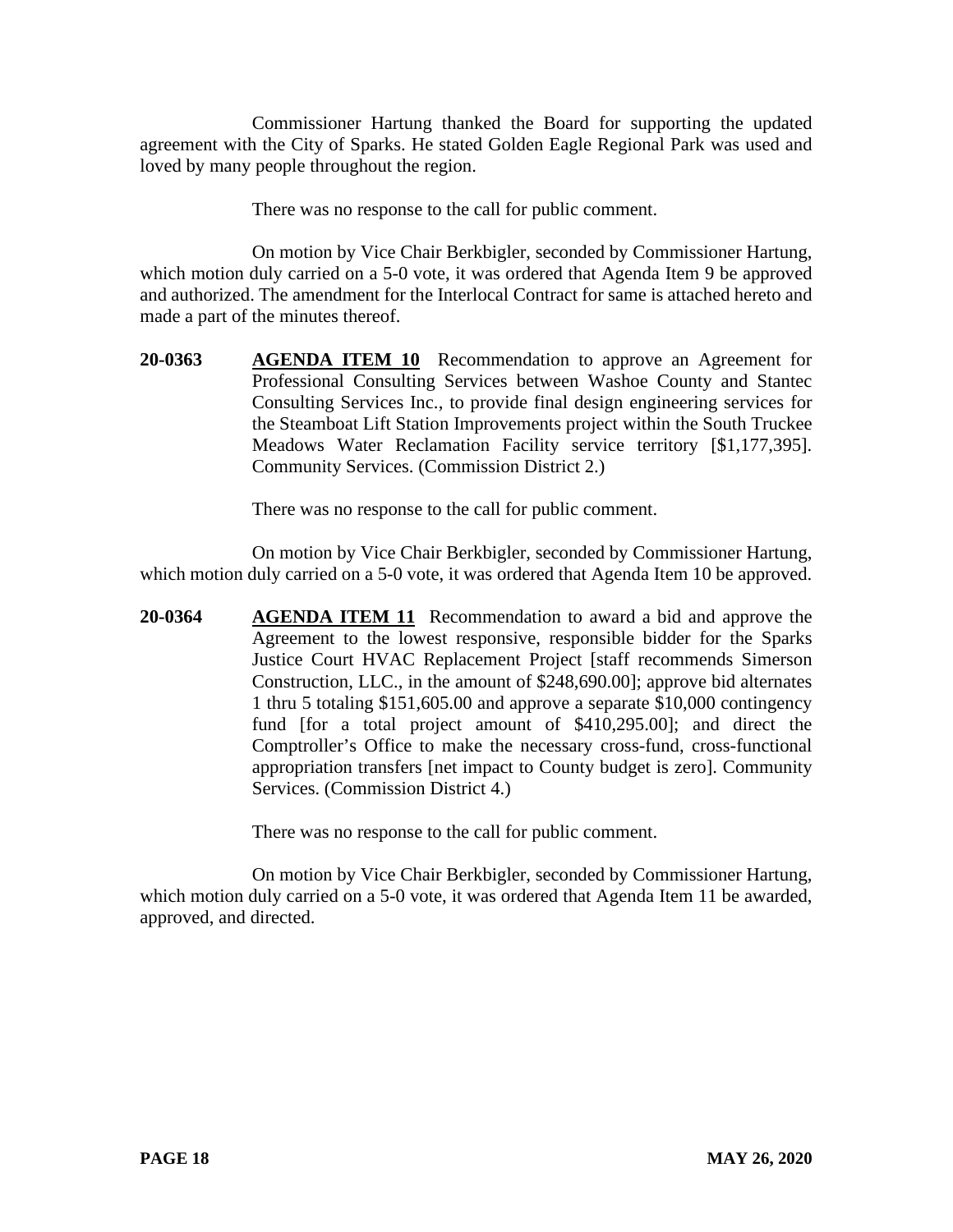**20-0365 AGENDA ITEM 12** Recommendation to authorize an increase of funds to the existing purchase orders for emergency agreements and construction contracts for the continued operation of the 2019 mitigation and response measures associated with both the Lemmon Valley Wastewater Treatment Plant for seepage, bypass, and backup pumping systems associated with the treatment plant and collection system [not to exceed \$15,000], and for the continuation of the rental, operation, and maintenance of the pumping system around Swan Lake to mitigate flood and storm waters [not to exceed \$200,000]. Community Services. (Commission District 5.)

There was no response to the call for public comment.

On motion by Vice Chair Berkbigler, seconded by Commissioner Hartung, which motion duly carried on a 5-0 vote, it was ordered that Agenda Item 12 be authorized.

**20-0366 AGENDA ITEM 13** Recommendation to approve an Agreement for Professional Consulting Services for the Huffaker Hills Effluent Storage Reservoir Phase 3 Liner Expansion between Washoe County and NewFields [in the amount of \$451,865.00]. Community Services. (Commission District 2.)

There was no response to the call for public comment.

On motion by Vice Chair Berkbigler, seconded by Commissioner Hartung, which motion duly carried on a 5-0 vote, it was ordered that Agenda Item 13 be approved.

**20-0367 AGENDA ITEM 14** Recommendation to authorize MWH Constructors and KG Walters Construction (MWH&KGW), a joint venture, as the Construction-Manager-At-Risk (CMAR) for the South Truckee Meadows Water Reclamation Facility 2020 Expansion Project and approve the initial Project Owner-CMAR Construction Agreement between Washoe County and MWH&KGW, for Guaranteed Maximum Price (GMP) #1 in the amount of [\$10,997,549]. Community Services. (Commission District 2.)

There was no response to the call for public comment.

On motion by Vice Chair Berkbigler, seconded by Commissioner Hartung, which motion duly carried on a 5-0 vote, it was ordered that Agenda Item 14 be authorized and approved.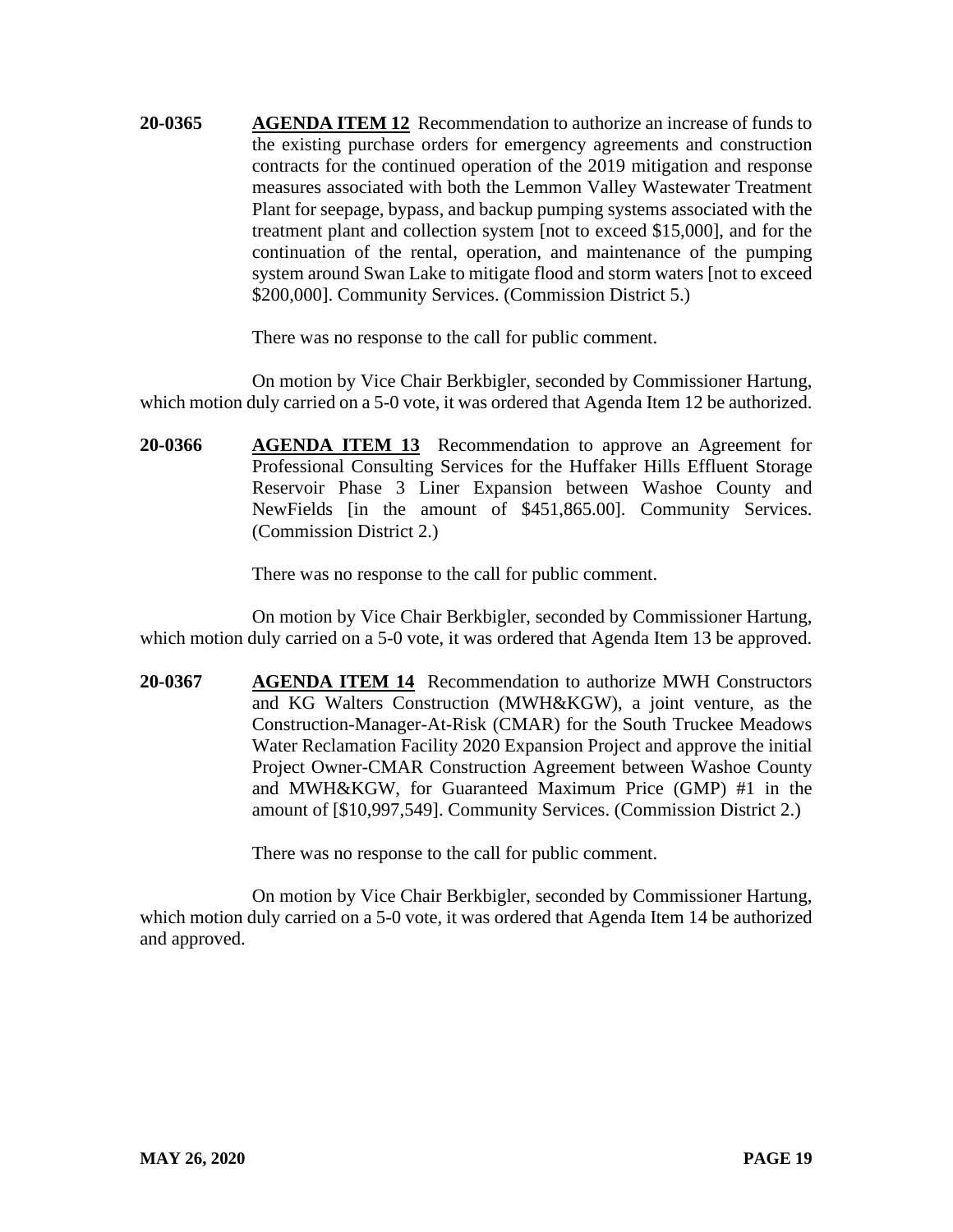**20-0368 AGENDA ITEM 15** Recommendation to approve an Agreement for Professional Consulting Services for Construction Management Services between Washoe County and HDR Engineering, Inc., in support of the South Truckee Meadows Water Reclamation Facility 2020 Expansion Project [in the amount of \$5,305,577.27]. Community Services. (Commission District 2.)

There was no response to the call for public comment.

On motion by Vice Chair Berkbigler, seconded by Commissioner Hartung, which motion duly carried on a 5-0 vote, it was ordered that Agenda Item 15 be approved.

**20-0369 AGENDA ITEM 16** Recommendation to amend the contract currently awarded to Elior North America dba Valley Services, Inc. in support of the Washoe County Human Services Agency Senior Nutrition Program, to add a program to provide meals to the Our Place Women's Shelter, for the amendment term of June 1, 2020 through June 30, 2021, with the provision for four (4) one (1) year renewals, in an amount not to exceed [\$270,000]; and if approved, authorize the Purchasing and Contract Manager to execute the contract amendment and any future renewals. Human Services Agency. (All Commission Districts.)

There was no response to the call for public comment.

On motion by Vice Chair Berkbigler, seconded by Commissioner Hartung, which motion duly carried on a 5-0 vote, it was ordered that Agenda Item 16 be amended and authorized.

**20-0370 AGENDA ITEM 17** Recommendation to approve Fiscal Year 2020/2021 renewal of contracts and service agreements above \$100,000 to be approved as a group by the Board of County Commissioners and authorization for the Purchasing Contracts Manager to sign the contract renewals, as they come due, with approval from the District Attorney or Risk Management when necessary as follows:

# General Fund

· Thomson Reuters, not to exceed [\$300,000] - Software maintenance agreement for the Treasurer's Tax System support.

· Rimini Street Inc, not to exceed [\$160,000] - Renewal of software maintenance support for SAP.

· ESSVR, LLC, not to exceed [\$110,000] - Software Maintenance Agreement for the DIMS voter registration system.

Technology Services. (All Commission Districts.)

Commissioner Jung requested clarification of the fiscal year for Agenda Items 9 through 17. County Manager Eric Brown replied all expenditures were for the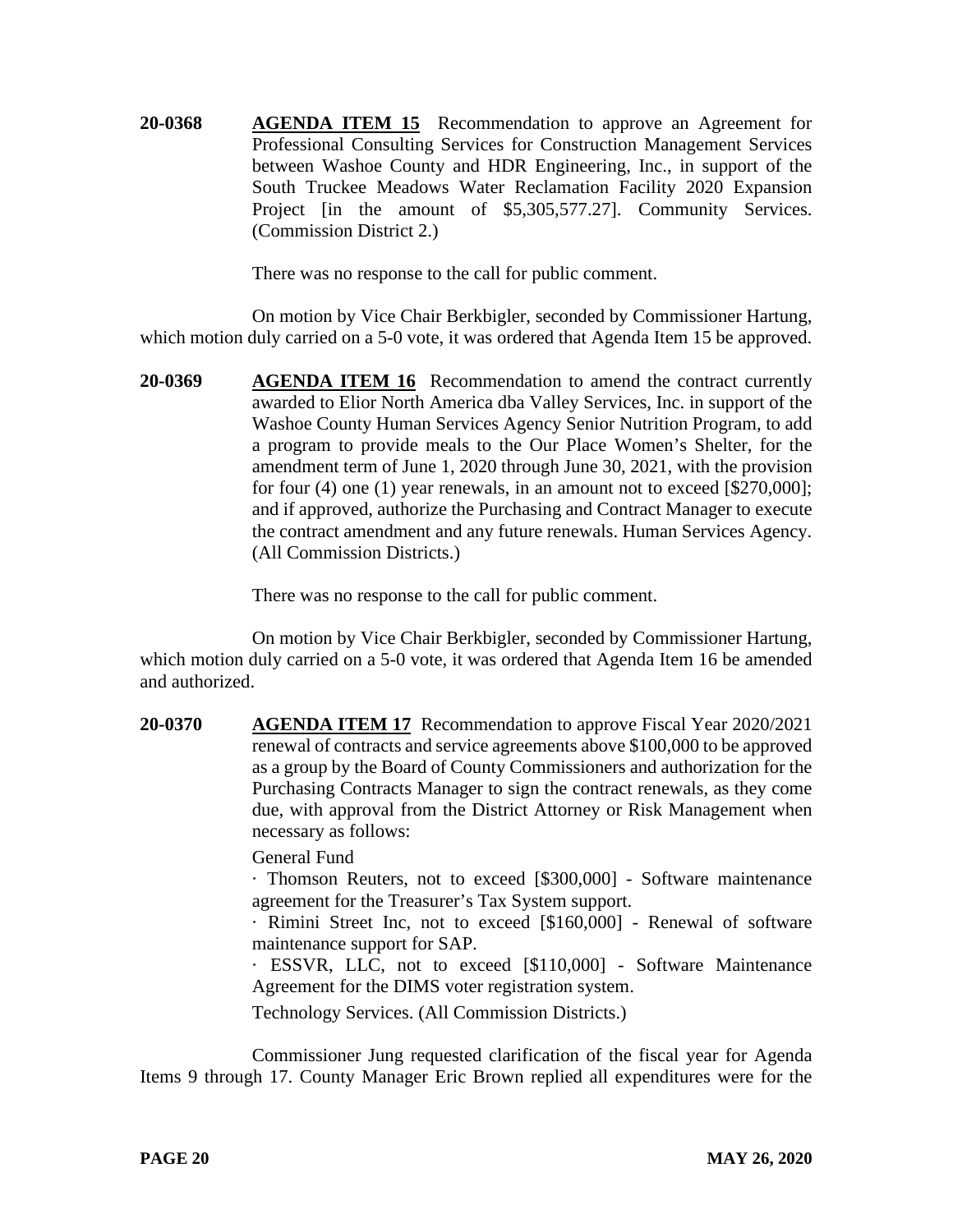current fiscal year with the exception of Item 17. Commissioner Jung said she supported the block vote agenda items but indicated she would ask questions at every future meeting.

Mr. Brown noted the Financial Investment Review Committee (FIRC) was instituted at the onset of the COVID-19 pandemic. The FIRC met weekly to review all spending requests of \$10,000 or more. He said the FIRC prioritized projects that would cost the County more money if they were postponed, and it suspended non-essential expenditures for the new fiscal year. He stated the items before the Board had gone through the FIRC's review process. Commissioner Jung thanked Mr. Brown for the information.

There was no response to the call for public comment.

On motion by Vice Chair Berkbigler, seconded by Commissioner Hartung, which motion duly carried on a 5-0 vote, it was ordered that Agenda Item 17 be approved and authorized.

**20-0371 AGENDA ITEM 19** Public Hearing for the second reading and possible adoption of an ordinance amending Ordinance No. 1535, revising the Washoe County requirements and schedule of rates and charges for reclaimed water service within Washoe County by temporarily reducing reclaim water use rates by 50 percent for the 2020 irrigation season with retroactive effect; by adding a provision to temporarily reduce future reclaim water use rates by Resolution of the Board of County Commissioners; by changing the physical address of the County's operating office, and other matters properly relating thereto. Community Services. (All Commission Districts.)

The Chair opened the public hearing by calling on anyone wishing to speak for or against adoption of said ordinance. There being no response, the hearing was closed. He said the item would be agendized for a second reading and possible adoption in June. There was no action taken on this item.

**20-0372 AGENDA ITEM 20** Public Hearing: Master Plan Amendment Case Number WMPA20-0002 (Woodland Village) to adopt an amendment to the Cold Springs Area Plan, a component of the Washoe County Master Plan, to change the master plan designation on 71% of a  $\pm$ 4.2-acre parcel (APN: 556-390-05) from Suburban Residential (SR) to Commercial (C) with 29% (1.2 acres) currently SR to remain SR. This proposal, if approved, would result in 71% of the parcel being designated Commercial and the remaining 29% designated Suburban Residential for owners WVC Recreation LLC. If adopted, the master plan amendment will take effect after a determination of conformance with the Truckee Meadows Regional Plan by the Truckee Meadows Regional Planning Commission. AND

Regulatory Zone Amendment Case Number WRZA20-0002 (Woodland Village) to adopt, subject to final approval of the associated master plan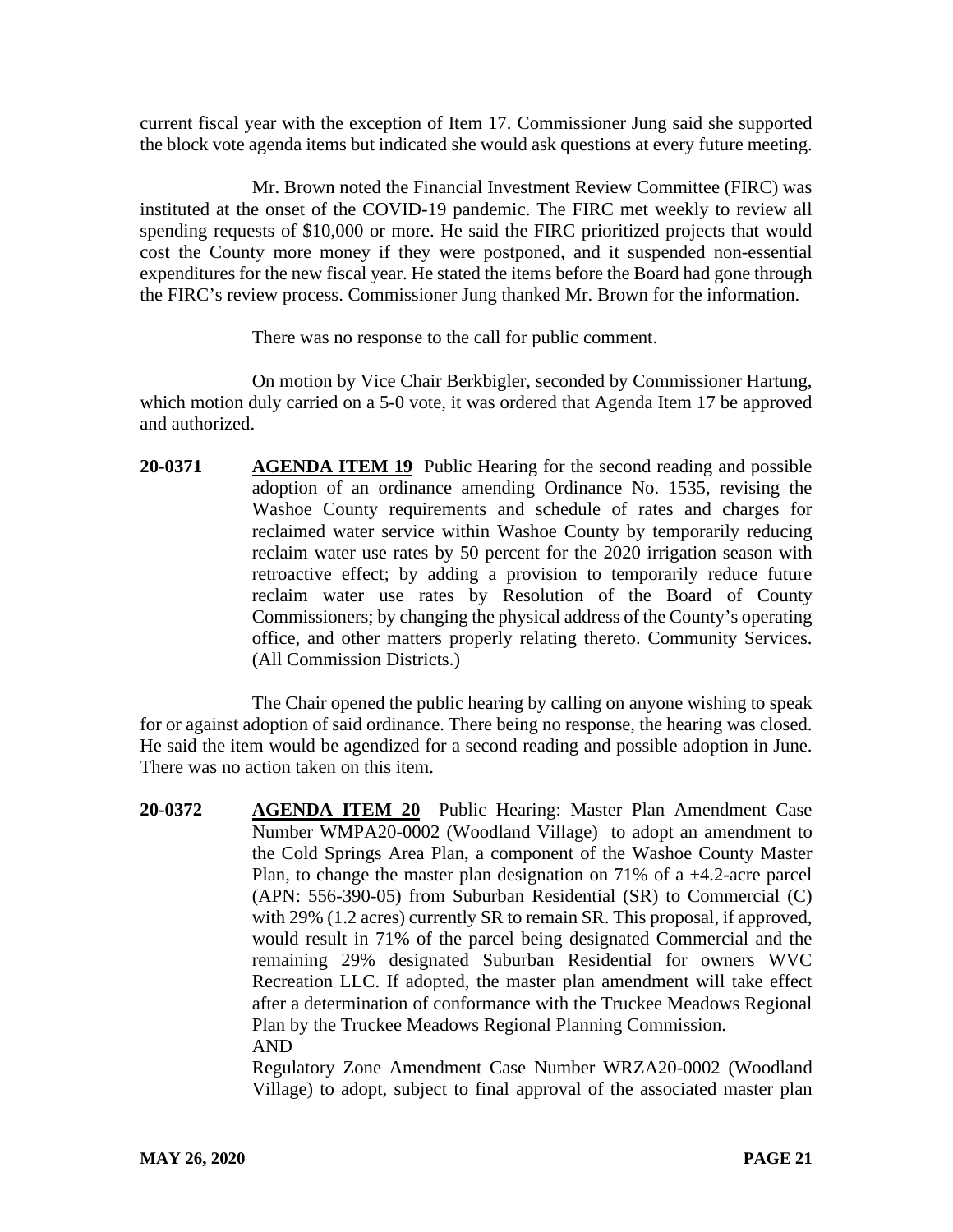amendment and a favorable conformance review by the regional planning authorities, an amendment to the Cold Springs Regulatory Zone Map, a component of the Cold Springs Area Plan, to change the Regulatory Zone on 71% of a ±4.2-acre parcel (APN: 556-390-05) from Public & Semi Public Facilities (PSP) to Neighborhood Commercial (NC). The remaining 29% (1.2 acres) of the parcel, which has a zoning designation of PSP will keep the PSP designation for owners WVC Recreation LLC. AND

If approved, authorize the Chair to sign the resolutions to that effect. Community Services. (Commission District 5.)

Commissioner Hartung noted this item was commonplace. It had been approved by the Washoe County Planning Commission and needed approval from the Board before it went to the Regional Planning Commission for a conformance review.

Chair Lucey mentioned this item appeared before the District 5 Citizen Advisory Board in Cold Springs and the Washoe County Planning Commission; it passed both bodies unanimously.

A voicemail from Mr. Daniel Cox was played in Chambers wherein he adamantly opposed the amendment, stating the area zoning needed to be left as it was.

On motion by Commissioner Hartung, seconded by Vice Chair Berkbigler, which motion duly carried on a 5-0 vote, it was ordered that Agenda Item 20 be adopted and authorized. The resolutions for same are attached hereto and made a part of the minutes thereof.

**20-0373 AGENDA ITEM 21** Possible Closed Session for the purpose of discussing labor negotiations with Washoe County and Truckee Meadows Fire Protection District per NRS 288.220.

County Manager Eric Brown indicated there was no need for a closed

session.

## **20-0374 AGENDA ITEM 22** Public Comment.

A voicemail from Ms. Annemarie Grant was played. She provided a list of Reno police officers and Washoe County Sheriff deputies whom she alleged hogtied and asphyxiated her brother Thomas Purdy. She mentioned recent photos taken inside the detention center in which only two of the ten deputies wore face masks, asking whether masks were required for deputies as part of Sheriff Darin Balaam's COVID-19 (C19) prevention measures. She conjectured inmates would not be allowed to wear masks and deputies should therefore be required to wear masks at all times. She said Agenda Item 6 from the May 19 meeting stated Sheriff Balaam would provide a C19 update but did not make it clear that he would present his report as mandated by Nevada Revised Statute (NRS) 211.020. She spoke about officer-involved shootings in Washoe County and the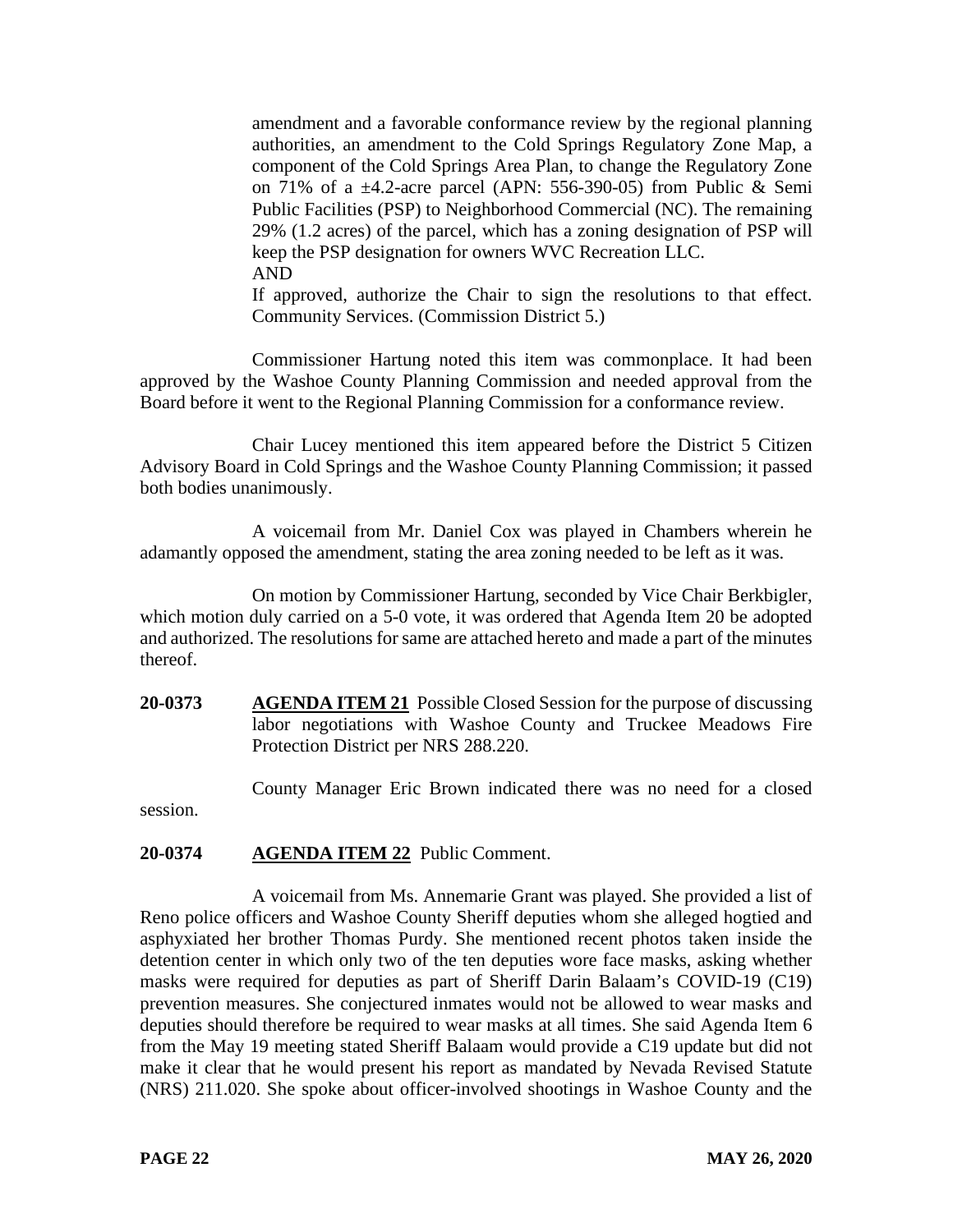families waiting for answers about those incidents. She urged to Board to improve transparency and accountability for elected officials.

County Clerk Nancy Parent read an email from Ms. Rosine Bena, a copy of which she placed on the record and read aloud. Ms. Bena asked the Board to make wearing masks mandatory for everyone entering public establishments. She asserted masks should not be optional for the safety of the community.

A voicemail from Mr. Daniel Purdy was played. In it, he alleged his brother Thomas Purdy was murdered by Reno Police officers and Washoe County Sheriff deputies on October 4, 2015. He hoped the Board would help members of the community who lost loved ones in officer-involved shootings by aiding their efforts to view body cam footage of the incidents. He stated no observable changes had been made since he lost his brother. He thought the Commissioners were irresponsible and urged them to take their jobs as elected officials more seriously.

As read by Ms. Parent, Ms. Ronda Tycer thanked the Board for authorizing the Incline Village Citizen Advisory Board (CAB) to address issues of importance to the community. She said limiting the scope of the CAB contradicted NRS 269.0242. She mentioned Vice Chair Berkbigler and Commissioner Jung supported making changes to the CAB during the November 19, 2019 Board of County Commissioners' meeting, and Vice Chair Berkbigler requested an agenda item about CABs. She requested the Board address the issue during the current meeting. A copy of Ms. Tycer's email was placed on the record.

# **20-0375 AGENDA ITEM 23** Announcements/Reports.

County Manager Eric Brown noted gaming taxes were .54 percent of Washoe County's General Fund budget.

Commissioner Hartung thought it was prudent to agendize a further discussion item with Waste Management (WM) to look at the franchise agreement. He said it was unfortunate citizens of Washoe County had no other option for trash removal than doing it themselves, so he thought a conversation regarding WM was needed. He suggested WM might demonstrate good faith by putting out dumpsters throughout the community. He knew there were a number of places where people would clean up illegal dumping if dumpsters were made available by WM.

Commissioner Jung requested a presentation about the Financial Investment Review Committee (FIRC) mentioned by Mr. Brown. She wanted to know the composition of the committee and what their decision points were. While she wanted expenditures to be fully vetted, she believed only the Board could make decisions about expenses. She wanted to know who was on the FIRC and what their charge order was.

Chair Lucey mentioned churches and places of worship were deemed essential businesses by the current presidential administration and were submitted to the